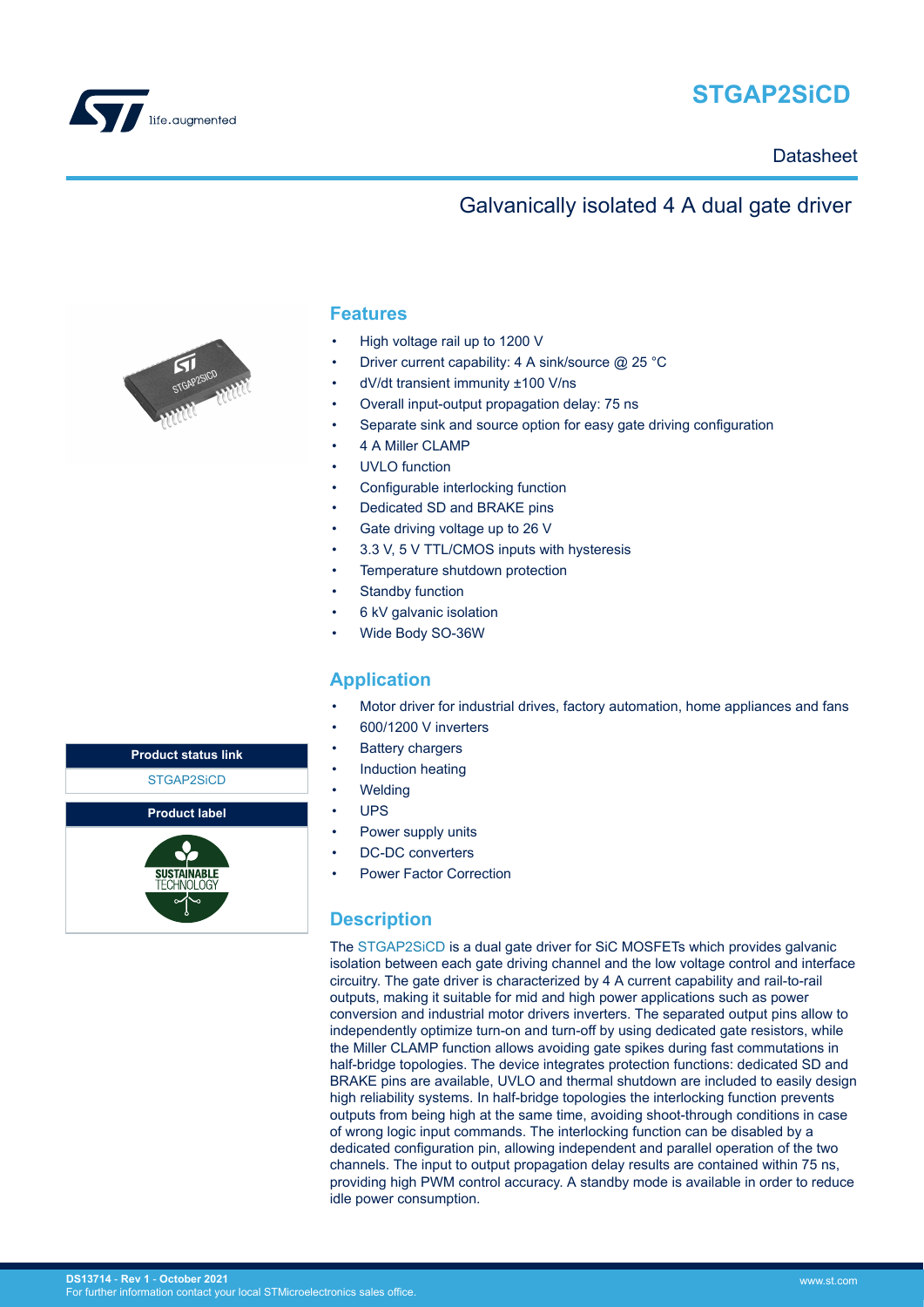<span id="page-1-0"></span>

# **1 Block diagram**



#### **Figure 1. Block diagram**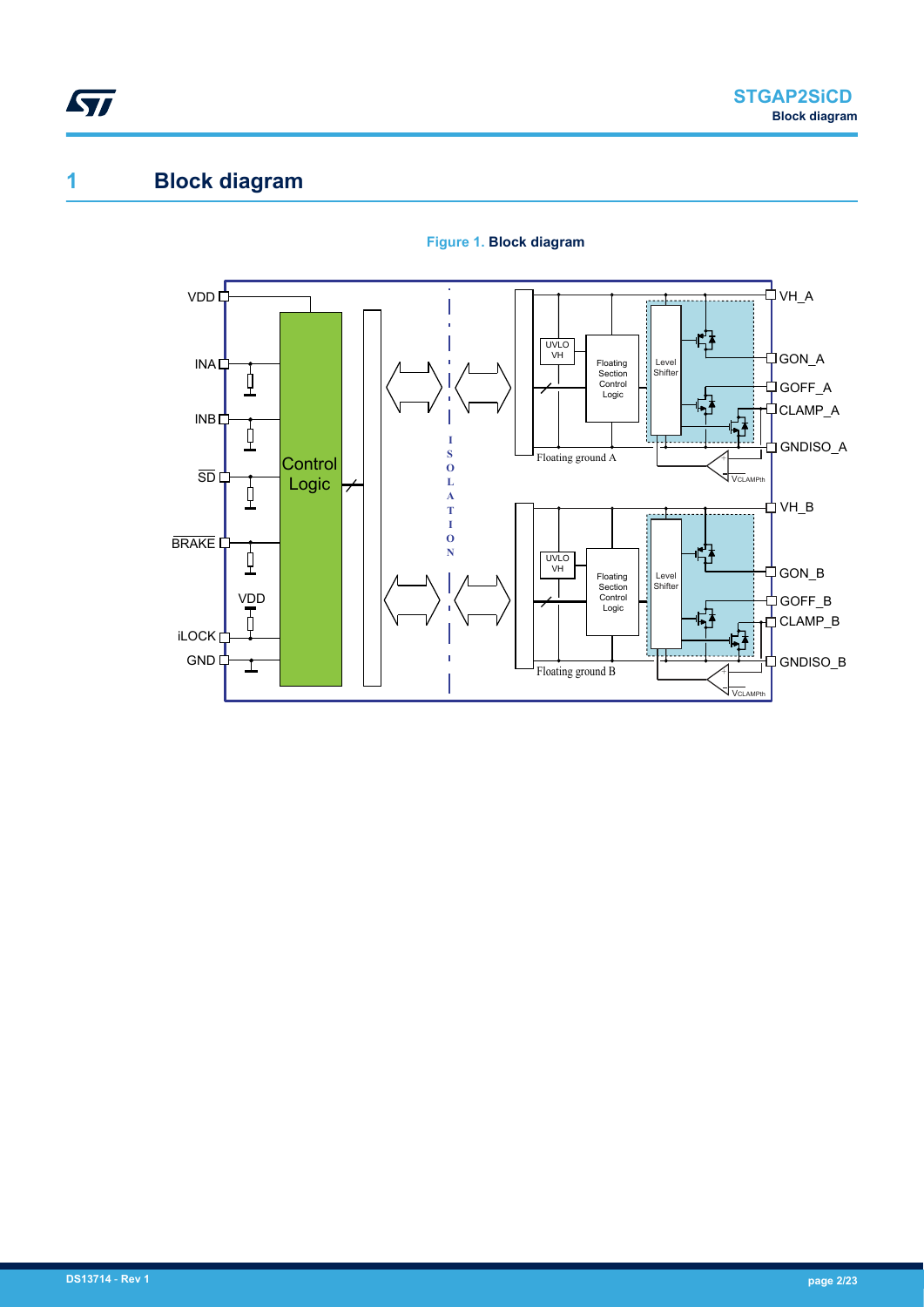# **2 Pin description and connection diagram**

<span id="page-2-0"></span>**STI** 

| N.C.I        | 1              | 36 | ⊒ N.C.          |
|--------------|----------------|----|-----------------|
| N.C.E        | $\overline{2}$ | 35 | IGNDISO A       |
| N.C.E        | 3              | 34 | <b>GNDISO A</b> |
| N.C.E        | 4              | 33 | <b>CLAMP A</b>  |
| N.C.E        | 5              | 32 | GOFF A          |
| VDDI         | 6              | 31 | <b>GON A</b>    |
| INA L        | 7              | 30 | VH A            |
| INBE         | 8              |    |                 |
| SD L         | 9              |    |                 |
| <b>BRAKE</b> | 10             |    |                 |
| iLOCK        | 11             |    |                 |
| N.C.E        | 12             | 25 | ⊐CLAMP B        |
| GNDL         | 13             | 24 | JGNDISO B       |
| N.C.E        | 14             | 23 | JGOFF B         |
| N.C.E        | 15             | 22 | IGON B          |
| N.C.E        | 16             | 21 | ∃ N.C.          |
| N.C.E        | 17             | 20 | IVH B           |
| N.C.I        | 18             | 19 | N.C.            |

#### **Figure 2. Pin connection (top view)**

#### **Table 1. Pin description**

| <b>Pin number</b>                        | Pin name                | <b>Type</b>    | <b>Function</b>                                |
|------------------------------------------|-------------------------|----------------|------------------------------------------------|
| 6                                        | <b>VDD</b>              | Power supply   | Control logic supply voltage                   |
| $\overline{7}$                           | <b>INA</b>              | Logic input    | Control logic input for Channel A, active high |
| 8                                        | <b>INB</b>              | Logic input    | Control logic input for Channel B, active high |
| 9                                        | SD                      | Logic input    | Shutdown input, active low                     |
| 10                                       | <b>BRAKE</b>            | Logic input    | Control logic input, active low                |
| 11                                       | <b>iLOCK</b>            | Analog input   | Interlocking enable/disable                    |
| 13                                       | <b>GND</b>              | Power supply   | Control logic ground                           |
| 20                                       | VH_B                    | Power supply   | Channel B gate driving positive supply         |
| 22                                       | <b>GON B</b>            | Analog output  | Channel B Source output                        |
| 25                                       | <b>CLAMP B</b>          | Analog output  | <b>Channel B Miller Clamp</b>                  |
| 23                                       | GOFF <sub>B</sub>       | Analog output  | Channel B Sink output                          |
| 24                                       | <b>GNDISO B</b>         | Power supply   | Channel B gate driving isolated ground         |
| 30                                       | VH A                    | Power supply   | Channel A gate driving positive supply         |
| 31                                       | <b>GON A</b>            | Analog output  | Channel A Source output                        |
| 33                                       | <b>CLAMP A</b>          | Analog output  | <b>Channel A Miller Clamp</b>                  |
| 32                                       | GOFF A                  | Analog output  | Channel A Sink output                          |
| 34, 35                                   | GNDISO_A <sup>(1)</sup> | Power supply   | Channel A gate driving isolated ground         |
| 1, 2, 3, 4, 5, 12, 14,<br>15, 16, 17, 18 | N.C.                    | Not connected. |                                                |

*1. Both GNDISO\_A pins must be connected and shorted together.*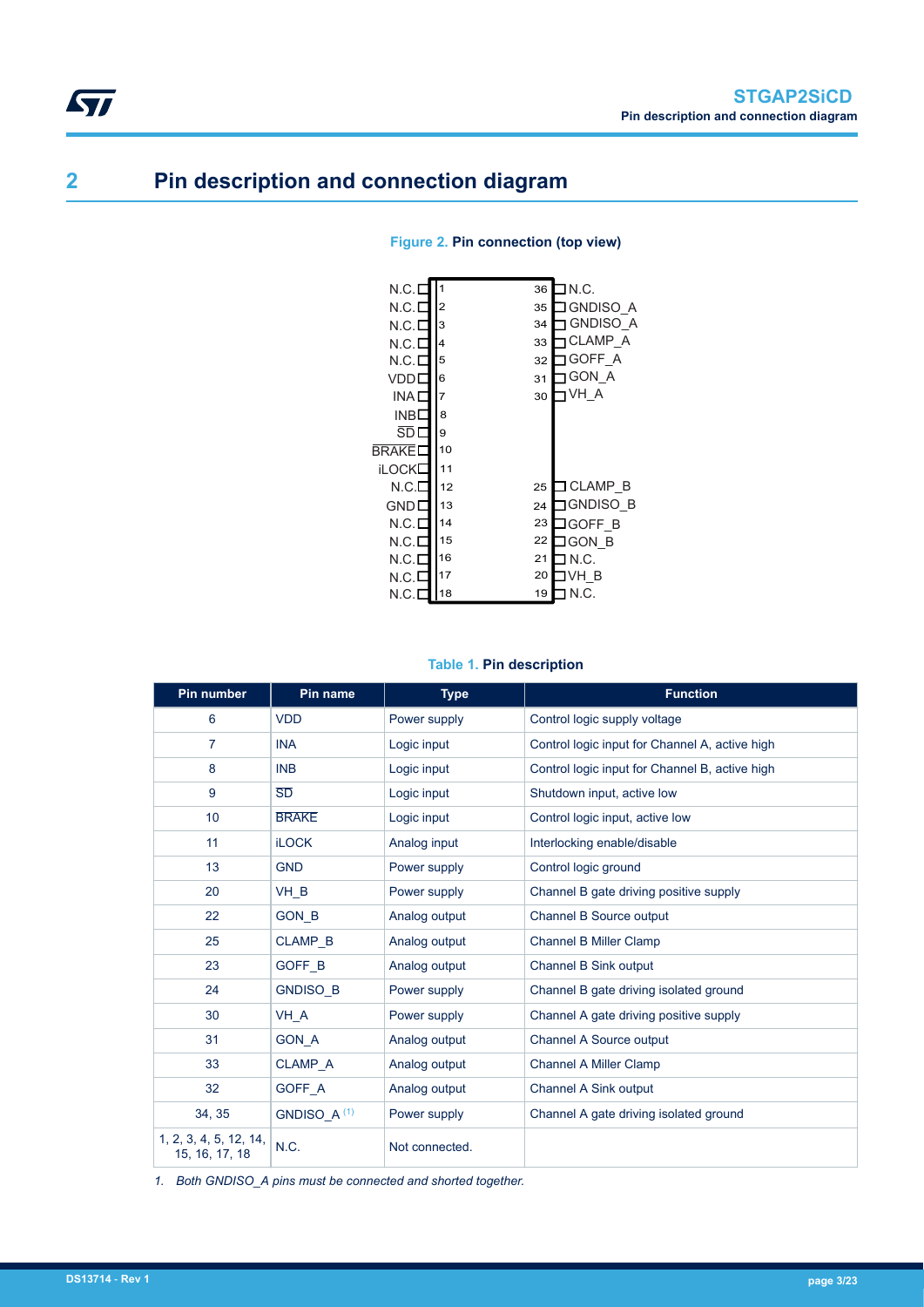## <span id="page-3-0"></span>**3 Electrical data**

### **3.1 Absolute maximum ratings**

#### **Table 2. Absolute maximum ratings**

| Symbol                  | <b>Parameter</b>                                                       | <b>Test condition</b> | Min.   | Max.         | <b>Unit</b>  |
|-------------------------|------------------------------------------------------------------------|-----------------------|--------|--------------|--------------|
| <b>VDD</b>              | Logic supply voltage vs. GND                                           |                       | $-0.3$ | 6.5          | $\vee$       |
| <b>VLOGIC</b>           | Logic pins voltage vs. GND                                             |                       | $-0.3$ | 6.5          | $\vee$       |
| <b>iLOCK</b>            | Interlocking Enable vs. GND                                            |                       | $-0.3$ | $VDD + 0.3$  | $\vee$       |
| $VH_x$                  | Positive supply voltage<br>$(VH \times vs$ GNDISO $x)$                 |                       | $-0.3$ | 28           | $\vee$       |
| <b>VOUT</b>             | Voltage on gate driver outputs<br>(GON x, GOFF x, CLAMP x vs GNDISO x) |                       | $-0.3$ | $VH x + 0.3$ | $\vee$       |
| $\mathsf{T}_\mathrm{J}$ | Junction temperature                                                   |                       | $-40$  | 150          | $^{\circ}$ C |
| $T_{\rm S}$             | Storage temperature                                                    |                       | -50    | 150          | $^{\circ}C$  |
| <b>ESD</b>              | HBM (human body model)                                                 |                       |        | 2            | kV           |

### **3.2 Thermal data**

#### **Table 3. Thermal data**

| <b>Symbol</b> | <b>Parameter</b>                       | Package       | <b>Value</b> | <b>Unit</b> |
|---------------|----------------------------------------|---------------|--------------|-------------|
| $R_{th(JA)}$  | Thermal resistance junction to ambient | <b>SO-36W</b> |              | °C/W        |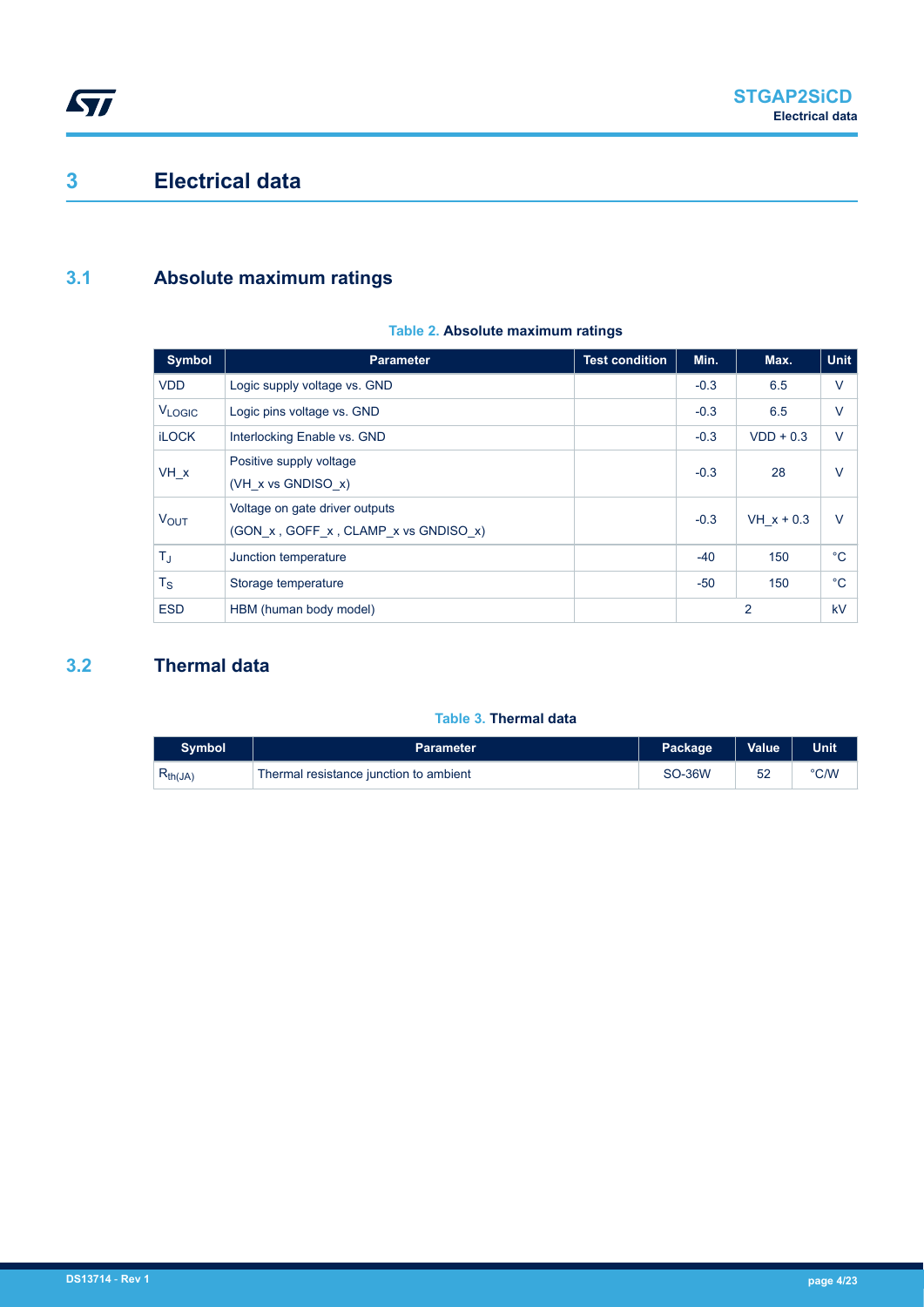### <span id="page-4-0"></span>**3.3 Recommended operating conditions**

#### **Table 4. Recommended operating conditions**

| <b>Symbol</b>    | <b>Parameter</b>                                                  | <b>Test conditions</b> | Min.     | Max.       | <b>Unit</b>  |
|------------------|-------------------------------------------------------------------|------------------------|----------|------------|--------------|
| <b>VDD</b>       | Logic supply voltage vs. GND                                      |                        | 3.1      | 5.5        | $\vee$       |
| <b>VLOGIC</b>    | Logic pins voltage vs. GND                                        |                        | $\Omega$ | 5.5        | $\vee$       |
| <b>iLOCK</b>     | Interlocking Enable vs. GND                                       |                        | $\Omega$ | <b>VDD</b> | $\vee$       |
| VH x             | Positive supply voltage<br>(VH_x vs. GNDISO_x)                    |                        |          | 26         | $\vee$       |
| $GNDISOA-B(1)$   | Floating grounds differential voltage<br>(GNDISO A - GNDISO B)    |                        | $-1700$  | $+1700$    | $\vee$       |
| <b>VIORM</b>     | Primary to secondary ground<br>(GND - GNDISO A); (GND - GNDISO B) |                        | $-1200$  | $+1200$    | $\vee$       |
| F <sub>SW</sub>  | Maximum switching frequency <sup>(2)</sup>                        |                        |          | 1          | <b>MHz</b>   |
| $t_{\text{OUT}}$ | Output pulse width                                                |                        | 100      |            | ns           |
| T,               | Operating junction temperature                                    |                        | $-40$    | 125        | $^{\circ}$ C |

*1. Characterization data, 1200 V max. tested in production.*

*2. Actual limit depends on power dissipation and T<sup>J</sup> .*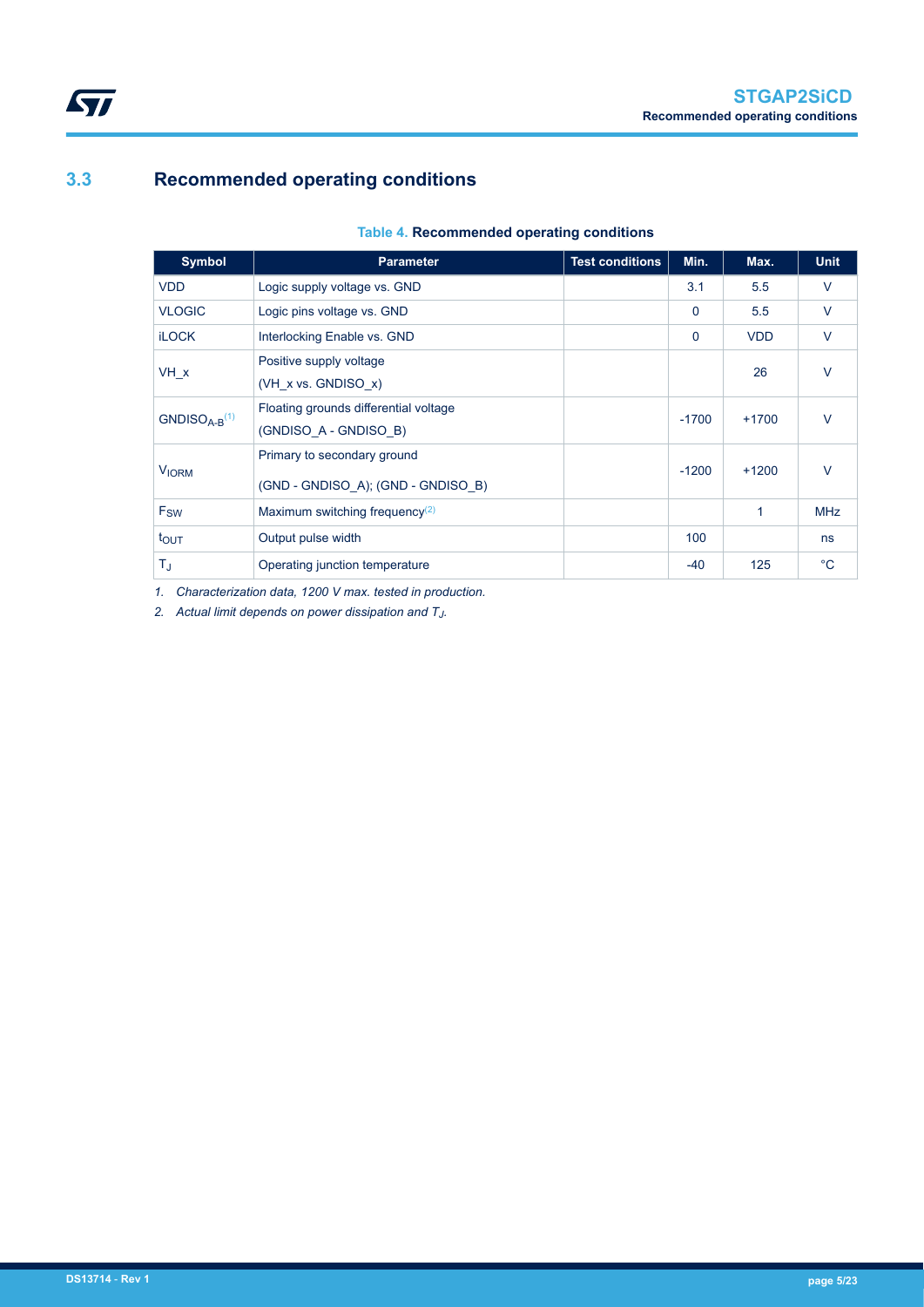## **4 Electrical characteristics**

<span id="page-5-0"></span>ST

### **Table 5. Electrical characteristics (TJ = 25 °C, VH\_x = 18 V, VDD = 5 V unless otherwise specified)**

| <b>Symbol</b>                  | Pin                           | <b>Parameter</b>                                          | <b>Test conditions</b>                    | Min.             | Typ.             | Max.             | <b>Unit</b>  |
|--------------------------------|-------------------------------|-----------------------------------------------------------|-------------------------------------------|------------------|------------------|------------------|--------------|
| <b>Dynamic characteristics</b> |                               |                                                           |                                           |                  |                  |                  |              |
| $t_{Don}$                      | INA, INB, SD,<br><b>BRAKE</b> | Input to output<br>propagation delay ON                   | See Figure 8                              | 50               | 75               | 90               | ns           |
| $t_{\text{Doff}}$              | INA, INB, SD,<br><b>BRAKE</b> | Input to output<br>propagation delay OFF                  | See Figure 8                              | 50               | 75               | 90               | ns           |
| $t_{r}$                        |                               | <b>Rise time</b>                                          | $C_L = 4.7$ nF,                           |                  | 30               |                  | ns           |
| tf                             |                               | Fall time                                                 | See Figure 8                              |                  | 30               |                  | ns           |
| МT                             |                               | Matching time $(1)$                                       |                                           |                  |                  | 20               | ns           |
| t <sub>deglitch</sub>          | INA, INB, SD,<br><b>BRAKE</b> | Inputs deglitch filter                                    |                                           |                  | 20               | 40               | ns           |
| CMTI <sup>(2)</sup>            |                               | Common-mode transient<br>immunity,  dV <sub>ISO</sub> /dt | $V_{CM}$ = 1500 V,<br>see Figure 9        | 100              |                  |                  | V/ns         |
| <b>Supply voltage</b>          |                               |                                                           |                                           |                  |                  |                  |              |
| $VH_{on}$                      |                               | VH x UVLO turn-on<br>threshold                            |                                           | 14.6             | 15.5             | 16.4             | V            |
| $VH_{off}$                     |                               | VH x UVLO turn-off<br>threshold                           |                                           | 13.9             | 14.8             | 15.7             | V            |
| V <sub>Hhyst</sub>             |                               | VH_x UVLO hysteresis                                      |                                           | 600              | 750              | 950              | mV           |
| IQHU A<br><b>IQHU B</b>        |                               | VH undervoltage<br>quiescent supply current               | $VH = 7 V$                                |                  | 1.3              | 1.8              | mA           |
| $I_{QH \ A}$<br>$I_{QH_B}$     |                               | VH_x quiescent supply<br>current                          |                                           |                  | 1.3              | 1.8              | mA           |
| <b>IQHSBY A</b><br>IQHSBY_B    |                               | Standby VH x quiescent<br>supply current                  |                                           |                  | 400              | 550              | μA           |
| SafeClp                        |                               | GOFF active clamp                                         | $I_{GOFF} = 0.2 A;$<br><b>VH</b> floating |                  | 2                | 2.3              | $\vee$       |
| $I_{QDD}$                      |                               | VDD quiescent supply<br>current                           |                                           |                  | 1.8              | 2.4              | mA           |
| <b>IQDDSBY</b>                 |                               | Standby VDD quiescent<br>supply current                   | Standby mode                              |                  | 40               | 80               | μA           |
| <b>Logic Inputs</b>            |                               |                                                           |                                           |                  |                  |                  |              |
| $V_{\parallel}$                | INA, INB, SD,<br><b>BRAKE</b> | High level logic threshold<br>voltage                     |                                           | $0.29 \cdot VDD$ | $0.33 \cdot VDD$ | $0.37 \cdot VDD$ | V            |
| $V_{ih}$                       | INA, INB, SD,<br><b>BRAKE</b> | Low level logic threshold<br>voltage                      |                                           | $0.62 \cdot VDD$ | $0.66 \cdot VDD$ | $0.72 \cdot VDD$ | $\mathsf{V}$ |
| $I_{logic\_h}$                 | INA, INB, SD,<br><b>BRAKE</b> | Logic inputs high level<br>input bias current             | $V_{logic} = 5 V$                         | 33               | 50               | 70               | μA           |
| $I_{logic\_l}$                 | INA, INB, SD,<br><b>BRAKE</b> | Logic inputs low level<br>input bias current              | $V_{logic} = 0 V$                         |                  |                  | $\mathbf{1}$     | μA           |
| $R_{pd}$                       | INA, INB, SD,<br><b>BRAKE</b> | Logic inputs pull-down<br>resistor                        |                                           | 70               | 100              | 150              | $k\Omega$    |
| Interlocking                   |                               |                                                           |                                           |                  |                  |                  |              |
| iLOCKen                        | <b>iLOCK</b>                  | Interlockng enable<br>voltage                             |                                           | $0.7 \cdot VDD$  |                  |                  | V            |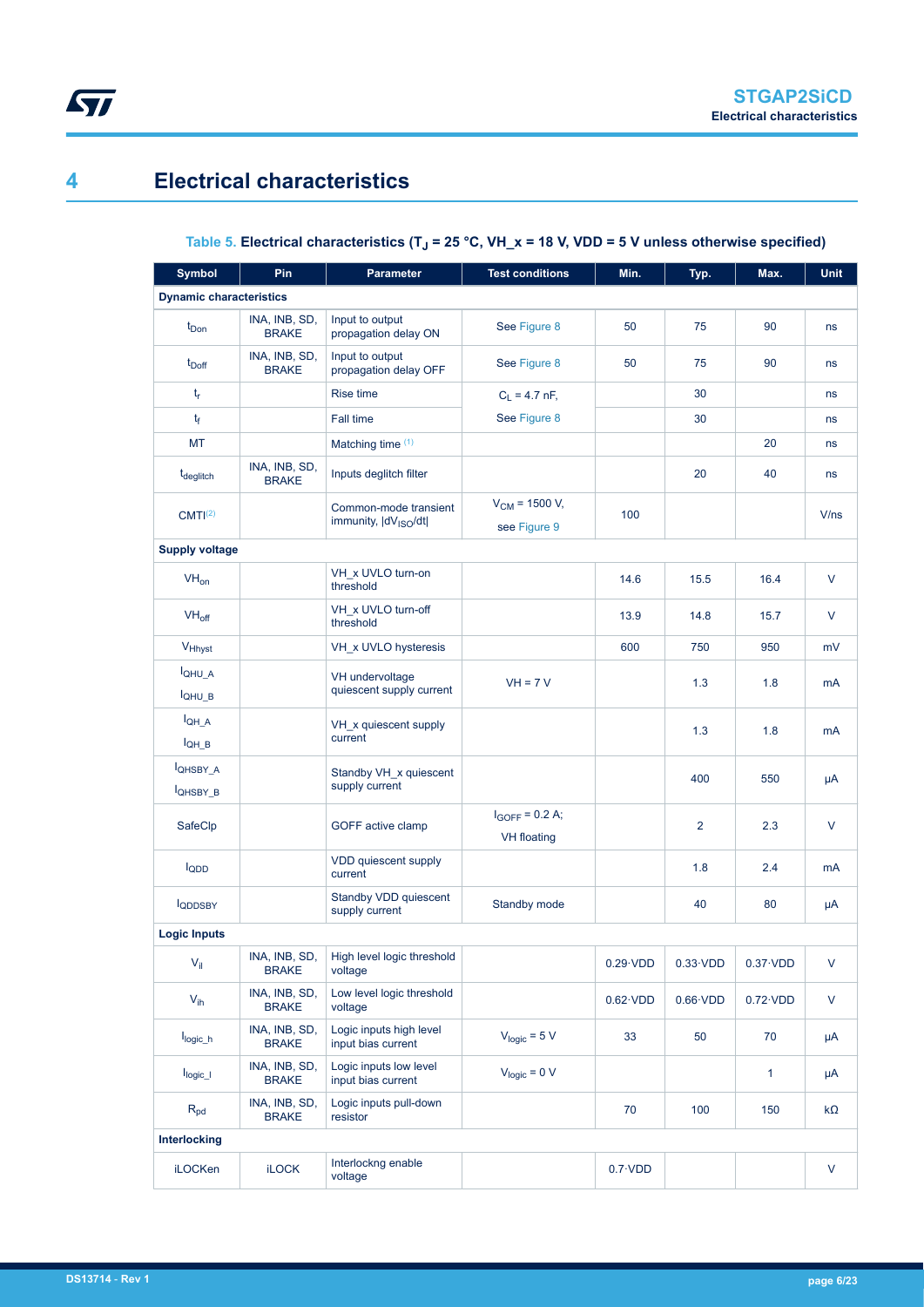| <b>Symbol</b>                | Pin          | <b>Parameter</b>                         | <b>Test conditions</b>               | Min.           | Typ.           | Max.         | <b>Unit</b>  |
|------------------------------|--------------|------------------------------------------|--------------------------------------|----------------|----------------|--------------|--------------|
| iLOCK <sub>h</sub>           | <b>iLOCK</b> | <b>iLOCK high level bias</b><br>current  | $i$ LOC $K = VDD$                    |                |                | $\mathbf{1}$ | μA           |
| $i$ LOCK <sub>I</sub>        | <b>iLOCK</b> | <b>iLOCK low level bias</b><br>current   | $i$ LOC $K = GND$                    | 35             | 55             | 75           | μA           |
| iLOCK <sub>pu</sub>          | <b>iLOCK</b> | iLOCK pull-up resistor                   |                                      | 66             | 90             | 142          | $k\Omega$    |
| <b>Driver buffer section</b> |              |                                          |                                      |                |                |              |              |
|                              |              | Source short-circuit                     | $T_J = 25^{\circ}C$                  |                | $\overline{4}$ |              |              |
| <b>IGON</b>                  |              | current                                  | $T_1$ = -40 / +125°C <sup>(2)</sup>  | 3              |                | 5            | A            |
| <b>V<sub>GONH</sub></b>      |              | Source output high level<br>voltage      | $I_{GON}$ = 100 mA                   | $VH-0.15$      | $VH-0.12$      |              | V            |
| R <sub>GON</sub>             |              | Source R <sub>DS ON</sub>                | $IG_{ON} = 100$ mA                   |                | 1.25           | 1.5          | Ω            |
|                              |              |                                          | $T_J = 25^{\circ}C$                  |                | $\overline{4}$ |              |              |
| <b>I</b> GOFF                |              | Sink short-circuit current               | $T_J = -40 / +125^{\circ}C^{(2)}$    | 3              |                | 5.5          | A            |
| <b>V<sub>GOFFL</sub></b>     |              | Sink output low level<br>voltage         | $I_{GOFF}$ = 100 mA                  |                | 110            | 120          | mV           |
| R <sub>GOFF</sub>            |              | Sink R <sub>DS_ON</sub>                  | $I_{GOFF}$ = 100 mA                  |                | 1.1            | 1.2          | Ω            |
| <b>Miller Clamp</b>          |              |                                          |                                      |                |                |              |              |
| <b>V<sub>CLAMPth</sub></b>   |              | <b>CLAMP</b> voltage<br>threshold        | <b>VCLAMP VS. GNDISO</b>             | 1.3            | $\overline{2}$ | 2.6          | $\vee$       |
|                              |              |                                          | $V_{CLAMP} = 15 V$                   |                |                |              |              |
| <b>ICLAMP</b>                |              | <b>CLAMP</b> short-circuit<br>current    | $T_J = 25^{\circ}C$                  |                | $\overline{4}$ |              | A            |
|                              |              |                                          | $T_J = -40 \div +125^{\circ}C^{(2)}$ | $\overline{2}$ |                | 5            |              |
| V <sub>CLAMP</sub> L         |              | <b>CLAMP</b> low level output<br>voltage | $I_{CLAMP}$ = 100 mA                 |                | 96             | 115          | mV           |
| <b>RCLAMP</b>                |              | CLAMP R <sub>DS ON</sub>                 | $I_{CLAMP}$ = 100 mA                 |                | 0.96           | 1.15         | Ω            |
| Overtemperature protection   |              |                                          |                                      |                |                |              |              |
| $T_{SD}$                     |              | Shutdown temperature <sup>(2)</sup>      |                                      | 170            |                |              | $^{\circ}$ C |
| $T_{\mathsf{hys}}$           |              | Temperature hysteresis                   |                                      |                | 20             |              | $^{\circ}$ C |
| <b>Standby</b>               |              |                                          |                                      |                |                |              |              |
| t <sub>STBY</sub>            |              | Standby time                             | See Section 6.3                      | 200            | 280            | 500          | $\mu s$      |
| t <sub>WUP</sub>             |              | Wake-up time                             | See Section 6.3                      | 10             | 20             | 35           | μs           |
| t <sub>awake</sub>           |              | Wake-up delay                            | See Section 6.3                      | 90             | 140            | 200          | $\mu s$      |
| t <sub>stbyfilt</sub>        |              | <b>Standby filter</b>                    | See Section 6.3                      | 200            | 280            | 800          | ns           |

*1. MT = max (|tDon(A) - tDon(B)|, |tDoff(A) - tDoff(B)|, |tDoff(A) - tDon(B)|, |tDoff(B) - tDon(A)|)*

*2. Characterization data, not tested in production.*

<span id="page-6-0"></span>ST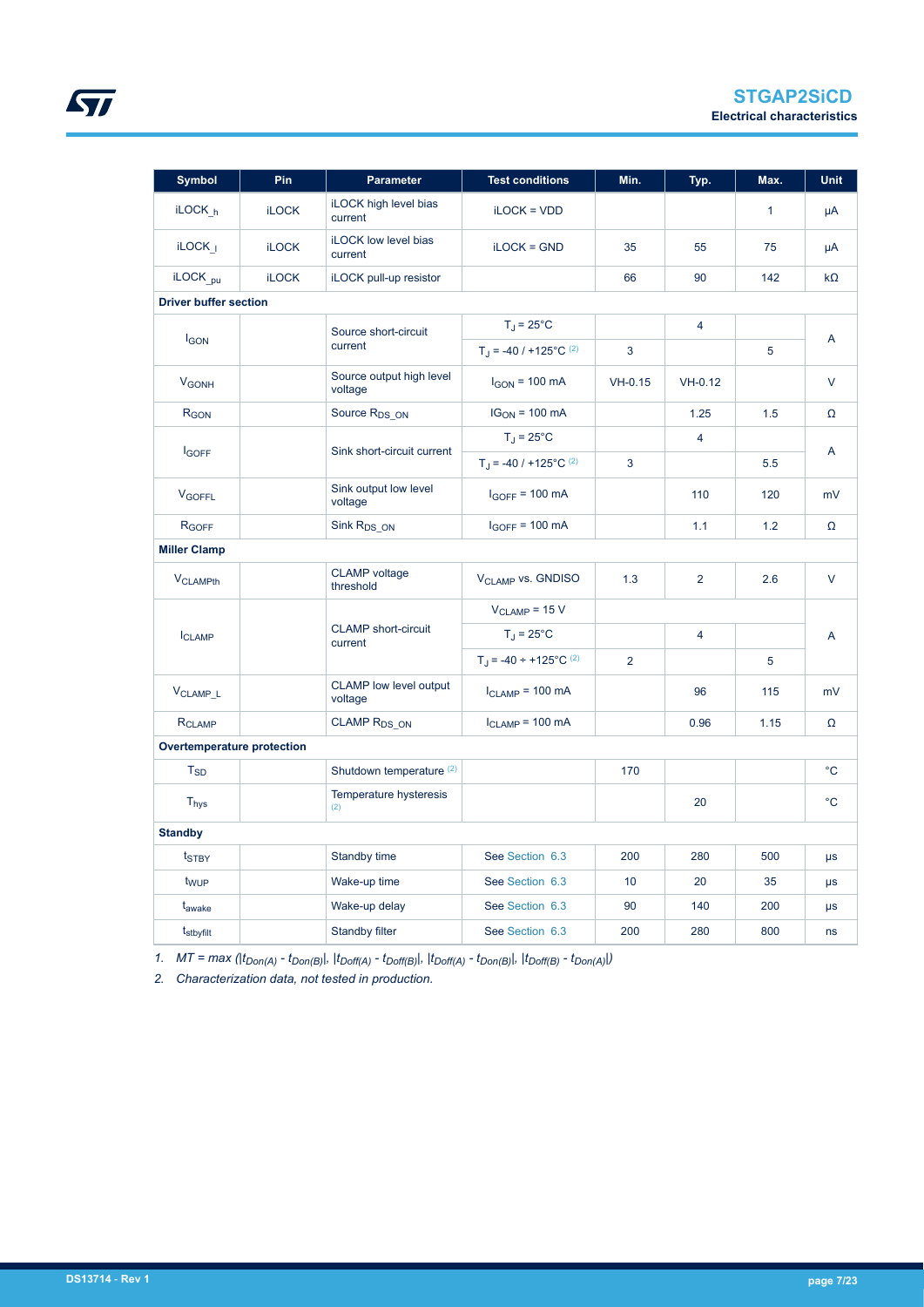### <span id="page-7-0"></span>**5 Isolation**

#### **Table 6. Isolation and safety-related specifications**

| <b>Parameter</b>            | <b>Symbol</b> | Value      | <b>Unit</b> | <b>Conditions</b>                                  |
|-----------------------------|---------------|------------|-------------|----------------------------------------------------|
| Clearance                   | <b>CLR</b>    | 8          | mm          | Measured from input terminals to output terminals, |
| (Minimum External Air Gap)  |               |            |             | shortest distance through air                      |
| Creepage (*)                | <b>CPG</b>    | 8          | mm          | Measured from input terminals to output terminals, |
| (Minimum External Tracking) |               |            |             | shortest distance path along body                  |
| Comparative Tracking Index  | CTI           | $\geq 400$ | V           | DIN IEC 112/VDE 0303 Part 1                        |
| (Tracking Resistance)       |               |            |             |                                                    |
| <b>Isolation Group</b>      |               | Ш          |             | Material Group (DIN VDE 0110, 1/89, Table 1)       |

#### **Table 7. Isolation characteristics**

| <b>Parameter</b>                     | Symbol                  | <b>Test Conditions</b>                        | <b>Characteristic</b> | <b>Unit</b>              |
|--------------------------------------|-------------------------|-----------------------------------------------|-----------------------|--------------------------|
| Maximum Working Isolation<br>Voltage | <b>V<sub>IORM</sub></b> |                                               | 1200                  | <b>VPEAK</b>             |
|                                      |                         | Method a, Type test                           |                       |                          |
|                                      |                         | $V_{PR} = V_{10RM} \times 1.6$ , $t_m = 10$ s | 1920                  | <b>VPFAK</b>             |
| Input to Output test voltage         | $V_{PR}$                | Partial discharge $<$ 5 pC                    |                       |                          |
| In accordance with VDE 0884-11       |                         | Method b1, 100 % Production test              |                       | <b>V</b> <sub>PEAK</sub> |
|                                      |                         | $V_{PR}$ = $V_{10RM}$ × 1.875, $t_m$ = 1 s    | 2250                  |                          |
|                                      |                         | Partial discharge $<$ 5 pC                    |                       |                          |
| <b>Transient Overvoltage</b>         | <b>VIOTM</b>            | $t_{\text{ini}}$ = 60 s                       | 6000                  | <b>VPFAK</b>             |
| (Highest Allowable Overvoltage)      |                         | Type test                                     |                       |                          |
| Maximum Surge Test Voltage           | <b>V<sub>IOSM</sub></b> | Type test                                     | 6000                  | <b>VPEAK</b>             |
| <b>Isolation Resistance</b>          | $R_{10}$                | $V_{1O}$ = 500 V; Type test                   | $>10^{9}$             | Ω                        |

#### **Table 8. Isolation voltage as per UL 1577**

| <b>Description</b>                             | Symbol           | <b>Characteristic</b> | <b>Unit</b>          |
|------------------------------------------------|------------------|-----------------------|----------------------|
| Isolation Withstand Voltage, 1 min (Type test) | V <sub>ISO</sub> | 3535/5000             | $V_{rms}$ / PEAK     |
| Isolation Test Voltage, 1sec (100% production) | VISOtest         | 4242/6000             | $V_{\rm rms}$ / PEAK |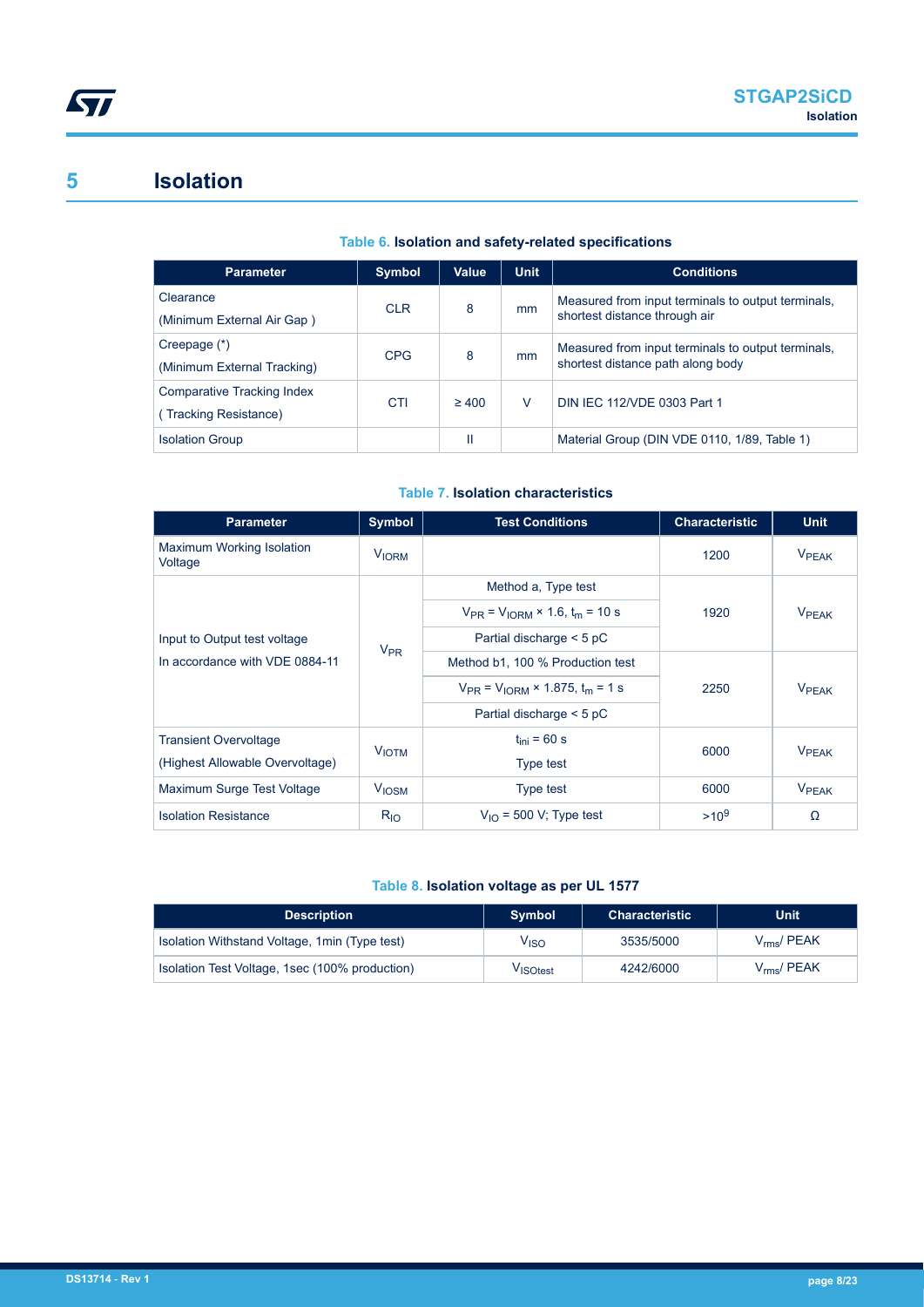### <span id="page-8-0"></span>**6 Functional description**

#### **6.1 Gate driving power supply and UVLO**

The STGAP2SiCD is a flexible and compact gate driver with 4 A output current and rail-to-rail outputs. The device allows to implement either unipolar or bipolar gate driving.

#### **Figure 3. Power supply configuration for unipolar and bipolar gate driving**



Undervoltage protection is available on VH\_x supply pin. A fixed hysteresis sets the turn-off threshold, thus avoiding intermittent operation.

When VH x voltage goes below the VH<sub>off</sub> threshold, the output buffer goes into "safe state". When VH x voltage reaches the VH<sub>on</sub> threshold, the device returns to normal operation and sets the output according to actual input pins status.

The VDD and VH x supply pins must be properly filtered with local bypass capacitors. The use of capacitors with different values in parallel provides both local storage for impulsive current supply and high-frequency filtering. The best filtering is obtained by using low-ESR SMT ceramic capacitors, which are therefore recommended. A 100 nF ceramic capacitor must be placed as close as possible to each supply pin, and a second bypass capacitor with value in the range between 1 μF and 10 μF should be placed close to it.

#### **6.2 Power-up, power-down and 'safe state'**

The following conditions define the "safe state":

- GOFF = ON state
- GON = high impedance

Such conditions are maintained at power-up of the isolated side (VH  $x < VH_{on}$ ) and during whole device powerdown phase (VH  $\leq$  VH<sub>off</sub>), regardless of the value of the input pins.

The device integrates a structure which clamps the driver output to a voltage not higher than SafeClp when VH voltage is not high enough to actively turn the internal GOFF MOSFET on. If VH x positive supply pin is floating or not supplied the GOFF pin is therefore clamped to a voltage smaller than SafeClp.

If the supply voltage VDD of the control section of the device is not supplied, the output is put in safe state, and remains in such condition until the VDD voltage returns within operative conditions.

After power-up of both isolated and low voltage side the device output state depends on the input pins' status.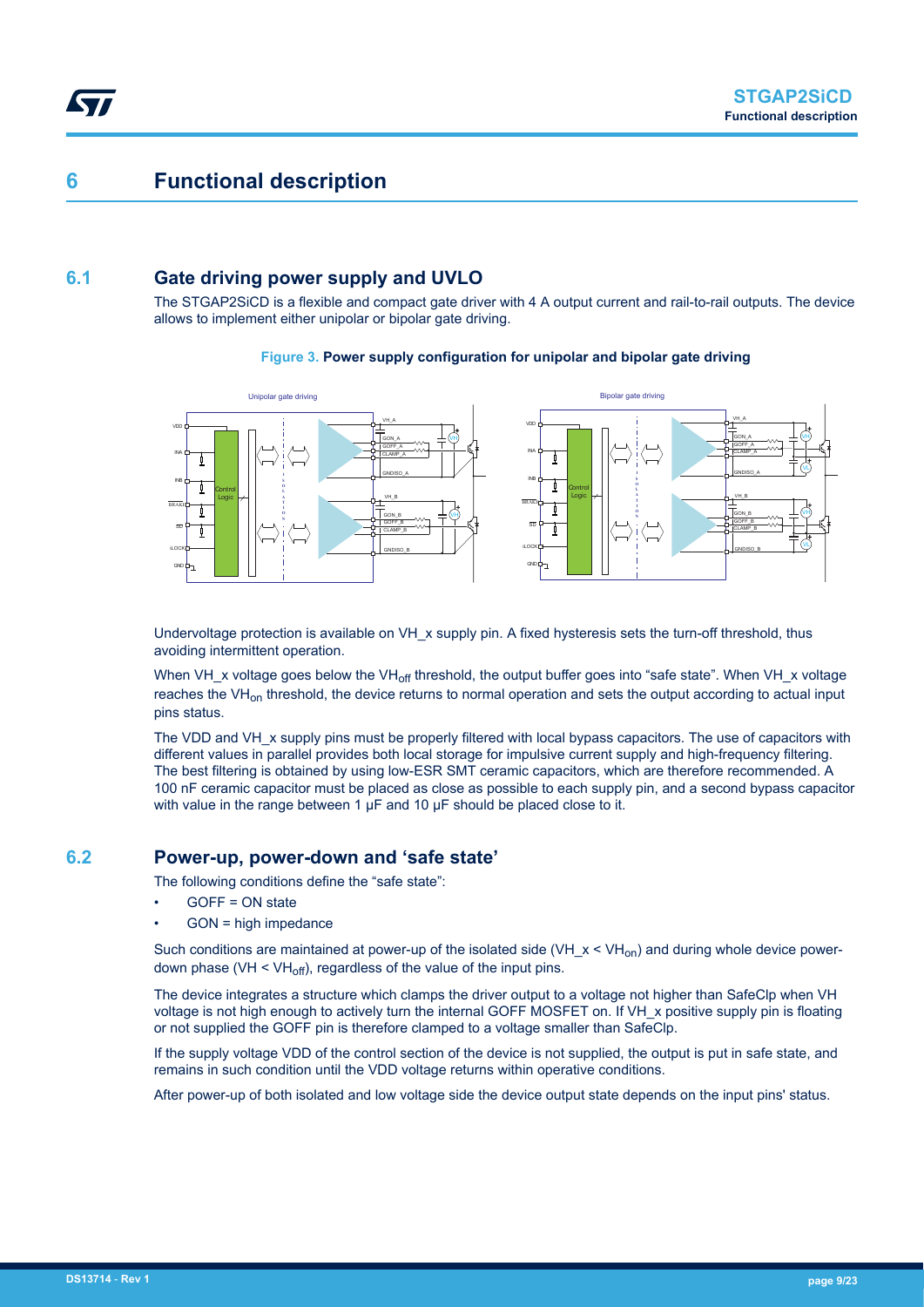#### <span id="page-9-0"></span>**6.3 Control Inputs**

The device is controlled through the following logic inputs:

- SD: active low shutdown input;
- BRAKE: active low brake input;
- INA, INB: active high logic inputs for channel A and channel B driver outputs;
- iLOCK: used to enable or disable the interlocking protection.

The operation of the driver IOs is described in Table 9.

|              |                           |           | <b>Output pins</b> |            |            |               |               |
|--------------|---------------------------|-----------|--------------------|------------|------------|---------------|---------------|
|              | <b>iLOCK</b>              | <b>SD</b> | <b>BRAKE</b>       | <b>INA</b> | <b>INB</b> | <b>GOUT A</b> | <b>GOUT_B</b> |
|              | X                         |           | X                  | X          | X          | Low           | Low           |
|              | $\boldsymbol{\mathsf{X}}$ | H         | L                  | X          | X          | Low           | <b>HIGH</b>   |
|              | X                         | H         | H                  |            |            | Low           | Low           |
|              | X                         | H         | H                  | H          |            | <b>HIGH</b>   | Low           |
|              | X                         | H         | H                  |            | H          | Low           | <b>HIGH</b>   |
| Interlocking | <b>VDD</b>                | H         | H                  | H          | H          | Low           | Low           |
|              | <b>GND</b>                | H         | н                  | Н          | Н          | <b>HIGH</b>   | <b>HIGH</b>   |

#### **Table 9. Inputs truth table (applicable when device is not in UVLO or "safe state")**

*1. X: Don't care*

A deglitch filter allows input signals with duration shorter than t<sub>deglitch</sub> to be ignored, thereby preventing noise spikes potentially present in the application from generating unwanted commutations.

#### **6.4 Watchdog**

The isolated HV side has a watchdog function in order to identify when it is not able to communicate with LV side, for example because the VDD of the LV side is not supplied. In this case the output of the driver is forced into "safe state" until communication link is properly established again.

#### **6.5 Thermal shutdown protection**

The device provides a thermal shutdown protection. When junction temperature reaches the TSD temperature threshold, the device is forced into "safe state". The device operation is restored as soon as the junction temperature is lower than TSD - Thys.

#### **6.6 Standby function**

In order to reduce the power consumption of both control interface and gate driving sides the device can be put in standby mode. In standby mode the quiescent current from VDD and VH  $\times$  supply pins is reduced to  $I_{\text{ODDS}}$  and  $I_{QHS}$  x respectively, and the output remains in 'safe state' (the output is actively forced low).

The way to enter standby is to keep the SD low while keeping the other input pins (INA, INB and BRAKE) high ("standby" value) for a time longer than  $t_{\text{STBV}}$ . During standby the inputs can change from the "standby" value.

To exit standby, inputs must be put in any combination different from the "standby" value for a time longer than  $t_{\text{stb}$  and then in the "standby" value for a time t such that  $t_{\text{WUP}}$  <  $t$  <  $t_{\text{STBY}}$ .

When the input configuration is changed from the "standby" value the output is enabled and set according to inputs state after a time  $t_{\text{awake}}$ .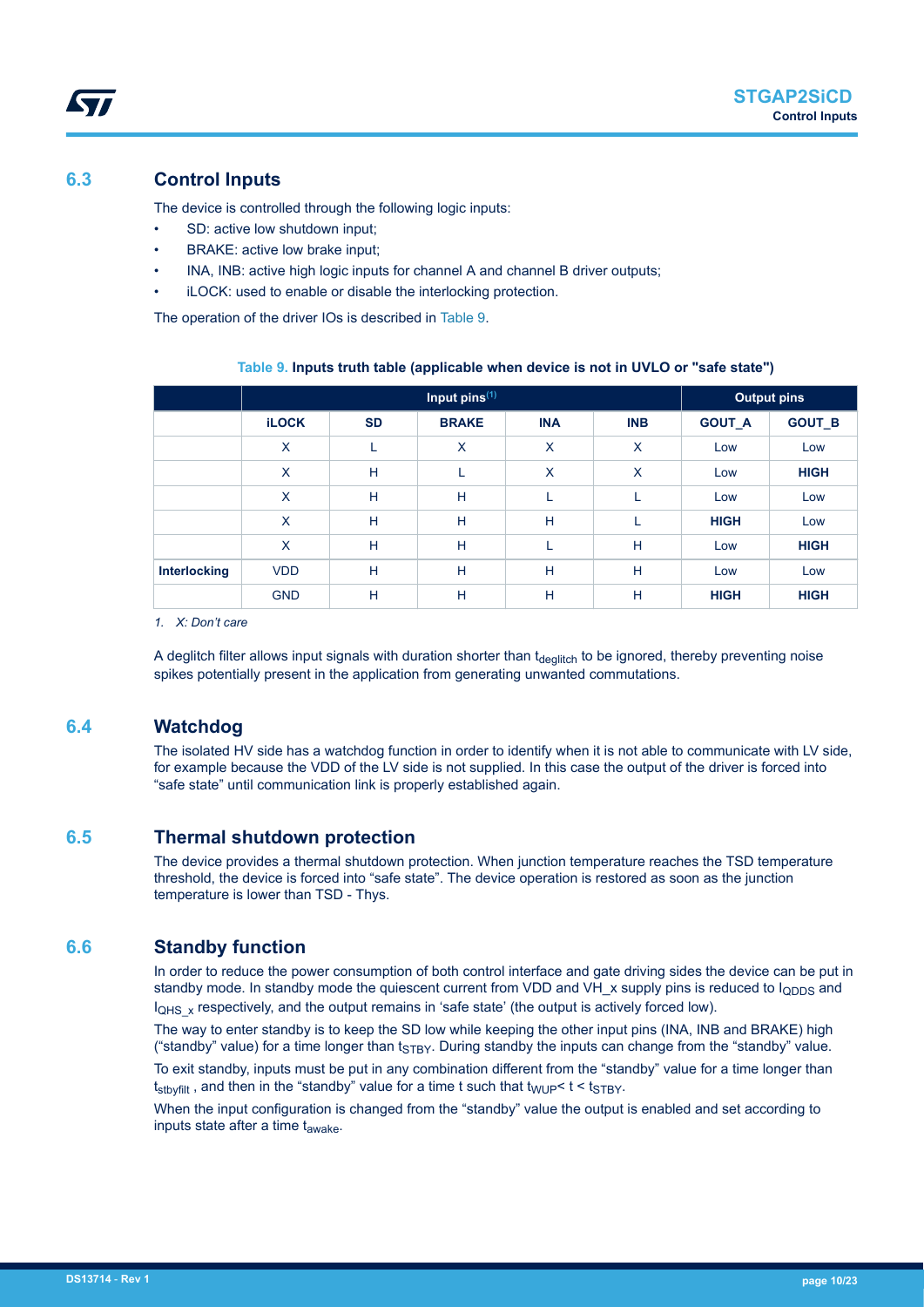<span id="page-10-0"></span>

#### **Figure 4. Standby state sequences**

#### Sequence to exit stand-by mode



**6.7 Interlocking function**

The interlocking function prevents outputs GOUT\_A and GOUT\_B from being high at the same time, regardless of the status of the input pins INA and INB. In half-bridge topologies this protection avoids shoot-through in case wrong input signals are generated by the controller device. If the status of INA and INB is such to require both channels to be ON at the same time, the driver turns both channels off. In some topologies it is required to allow both channels to be ON at the same time: this can be achieved by disabling the interlocking function trough the iLOCK pin. The iLOCK pin is either connected to VDD, which enables the interlocking function, or to GND, which disables the interlocking function and allows parallel operation of Channel\_A and Channel\_B. Refer to Control Inputs for complete logic inputs truth table.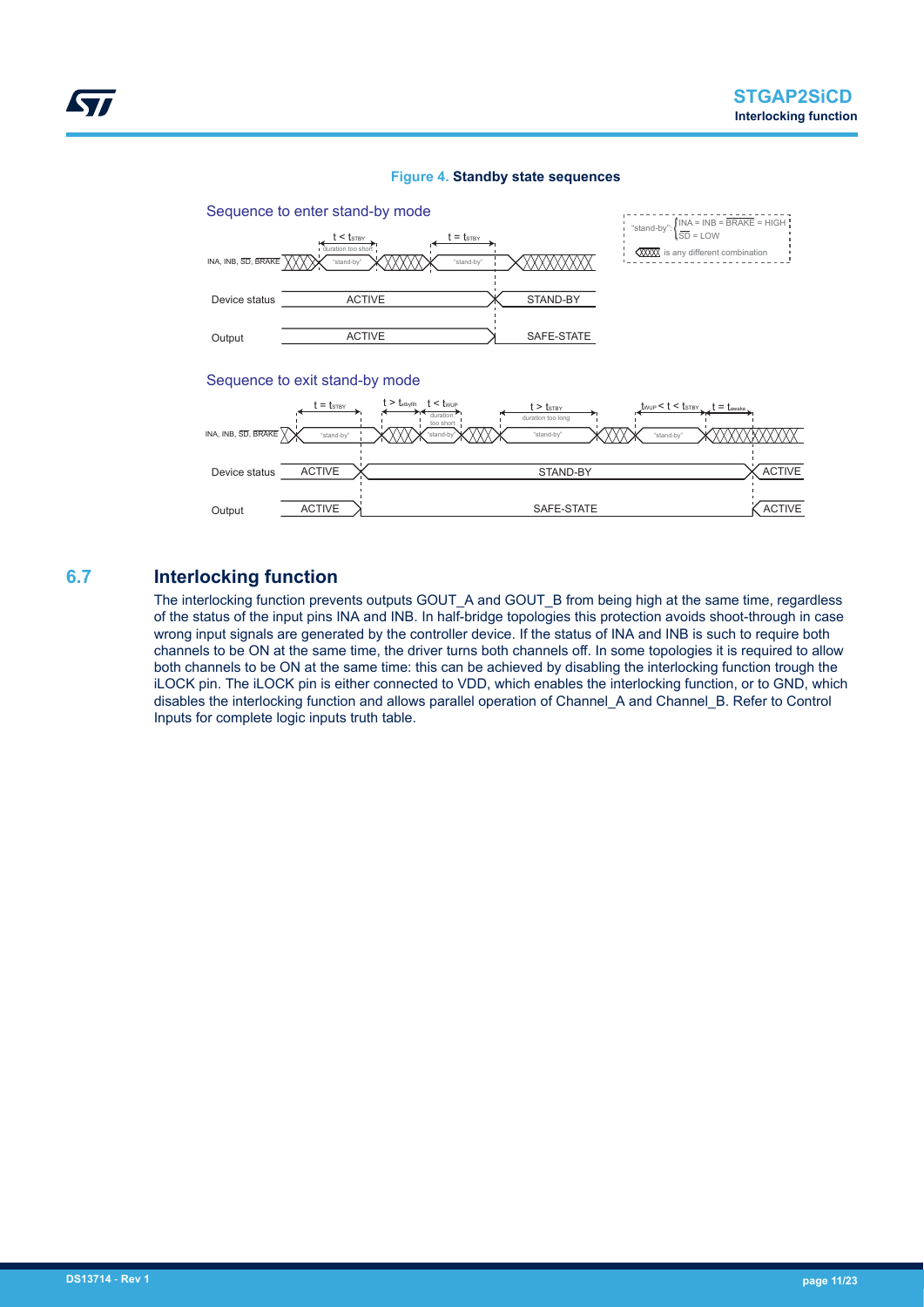# <span id="page-11-0"></span>**7 Typical application diagram**





**Figure 6. Typical application diagram – Half-bridge configuration with negative gate driving**

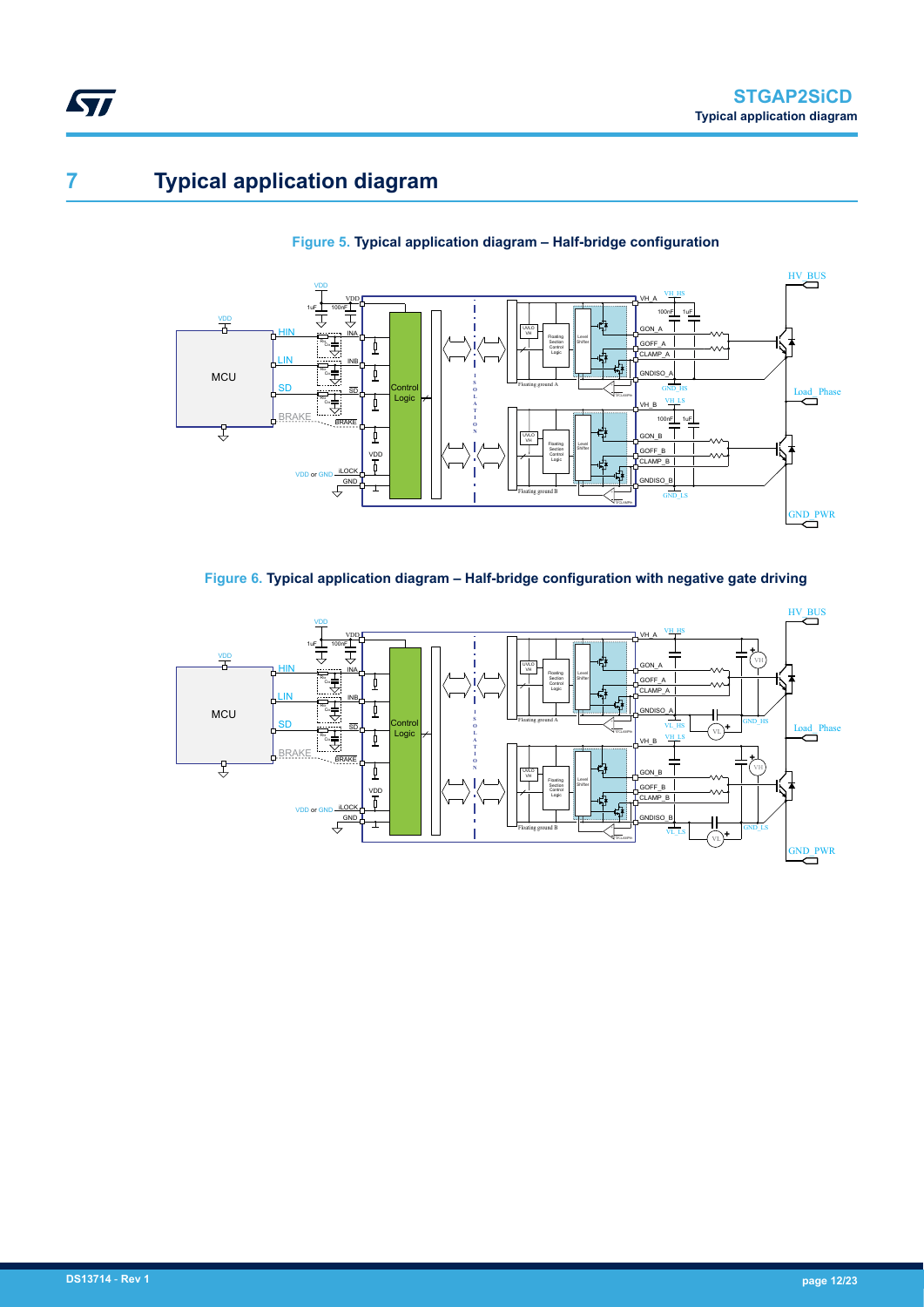### <span id="page-12-0"></span>**8 Layout**

#### **8.1 Layout guidelines and considerations**

In order to optimize the PCB layout, the following considerations should be taken into account:

- SMD ceramic capacitors (or different types of low-ESR and low-ESL capacitors) must be placed close to each supply rail pin. A 100 nF capacitor must be placed between VDD and GND and between VH x and GNDISO x, as close as possible to device pins, in order to filter high-frequency noise and spikes. In order to provide local storage for pulsed current a second capacitor with value in the range between 1 µF and 10 µF should also be placed close to the supply pins.
	- As a good practice it is suggested to add filtering capacitors close to logic inputs of the device (INA, INB, BRAKE, SD), in particular for fast switching or noisy applications.
- The power transistors must be placed as close as possible to the gate driver, so to minimize the gate loop area and inductance that might cause noise or ringing.
- To avoid degradation of the isolation between the primary and secondary side of the driver, there should be no trace or conductive area below the driver.
- If the system has multiple layers, it is recommended to connect the VH  $\times$  and GNDISO  $\times$  pins to internal ground or power planes through multiple vias of adequate size. These vias should be located close to the IC pins to maximize thermal conductivity.

#### **8.2 Layout example**

An example of STGAP2SiCD suggested half-bridge with negative gate driving PCB layout is shown in Figure 7; the main signals have been highlighted by different colors. It is recommended to follow this example for proper positioning and connection of filtering capacitors. It is recommended to follow this example for proper positioning and connection of filtering capacitors.

#### **Figure 7. Suggested PCB layout for half-bridge configuration with negative driving voltage**



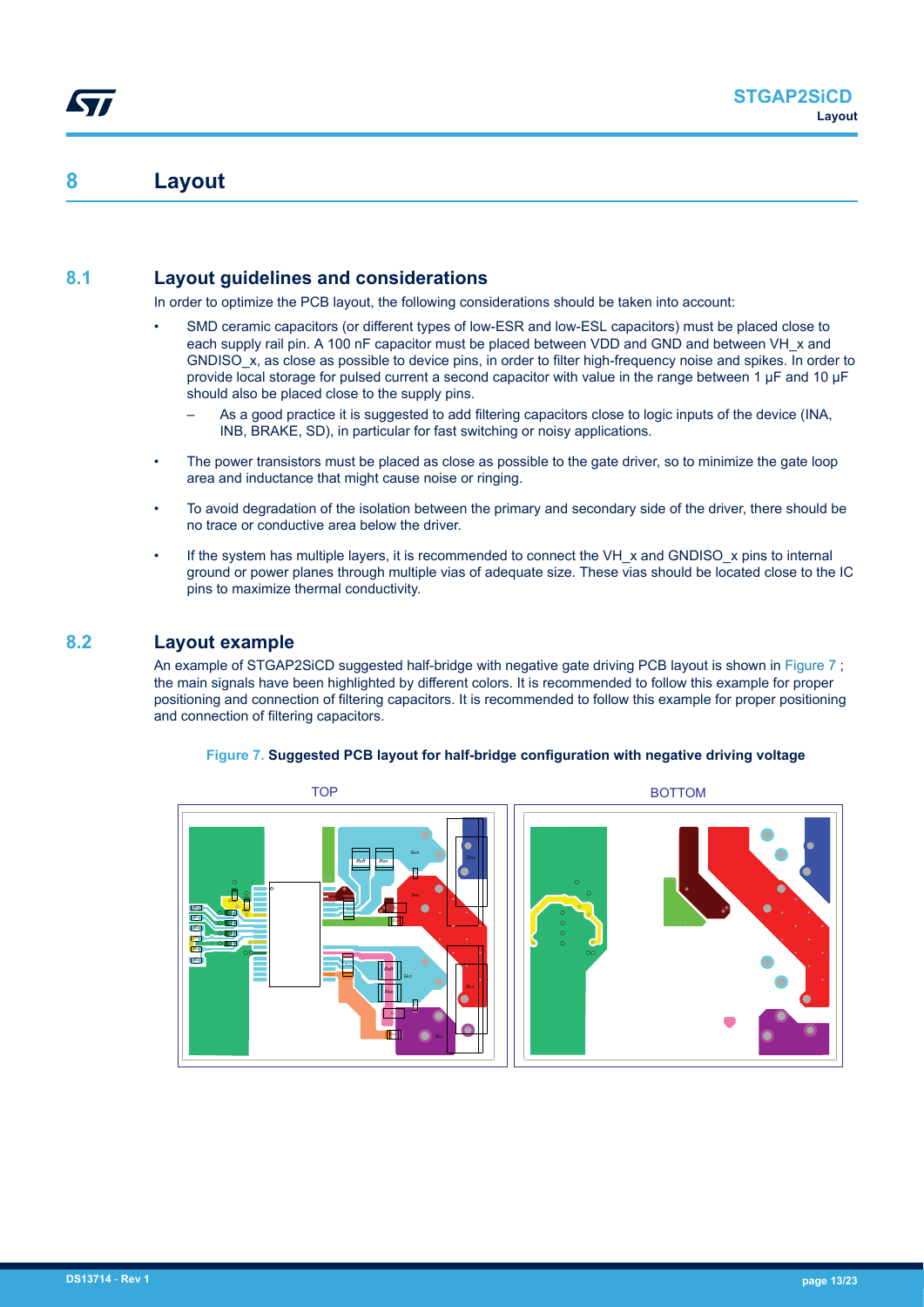## **9 Testing and characterization information**

<span id="page-13-0"></span>**STI** 





#### **Figure 9. CMTI test circuit**

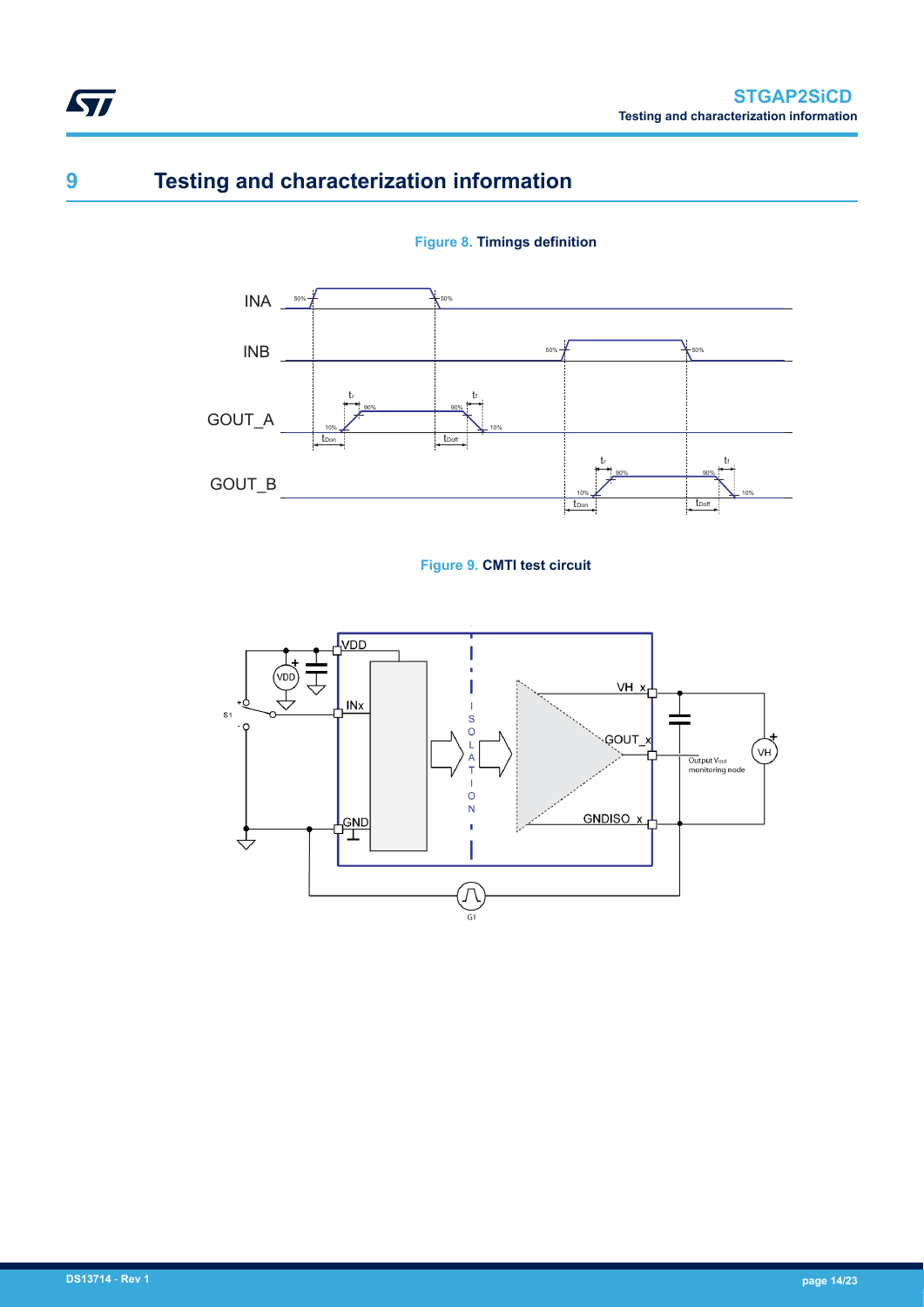## <span id="page-14-0"></span>**10 Package information**

In order to meet environmental requirements, ST offers these devices in different grades of [ECOPACK](https://www.st.com/ecopack) packages, depending on their level of environmental compliance. ECOPACK specifications, grade definitions and product status are available at: [www.st.com.](http://www.st.com) ECOPACK is an ST trademark.

### **10.1 SO-36W package information**

#### **Table 10. SO-36W package dimensions**

Dimension "D" does not include mold flash, protrusions or gate burrs. Mold flash, protrusions or gate burrs are not to exceed 0.15 mm per side.

| The Contract of the Contract of<br>Dim. |             | <b>NOTES</b> |             |  |
|-----------------------------------------|-------------|--------------|-------------|--|
|                                         | Min.        | Typ.         | Max.        |  |
| A                                       |             |              | 2.65        |  |
| A <sub>1</sub>                          | 0.1         |              | 0.3         |  |
| $\mathsf b$                             | 0.25        |              | 0.35        |  |
| $\mathbf{C}$                            | 0.20        |              | 0.33        |  |
| $\mathsf D$                             | 15.20       |              | 15.60       |  |
| E <sub>1</sub>                          | 7.4         |              | $7.6$       |  |
| $\mathsf E$                             | 10.05       |              | 10.65       |  |
| $\mathbf e$                             |             | 0.80         |             |  |
| e <sub>1</sub>                          |             | 4.00         |             |  |
| L                                       | 0.61        |              | 0.91        |  |
| $\boldsymbol{\mathsf{h}}$               | 0.25        |              | 0.75        |  |
| $\pmb{\theta}$                          | $0^{\circ}$ |              | $8^{\circ}$ |  |
| aaa                                     |             | 0.25         |             |  |
| bbb                                     |             | 0.25         |             |  |
| ccc                                     |             | 0.10         |             |  |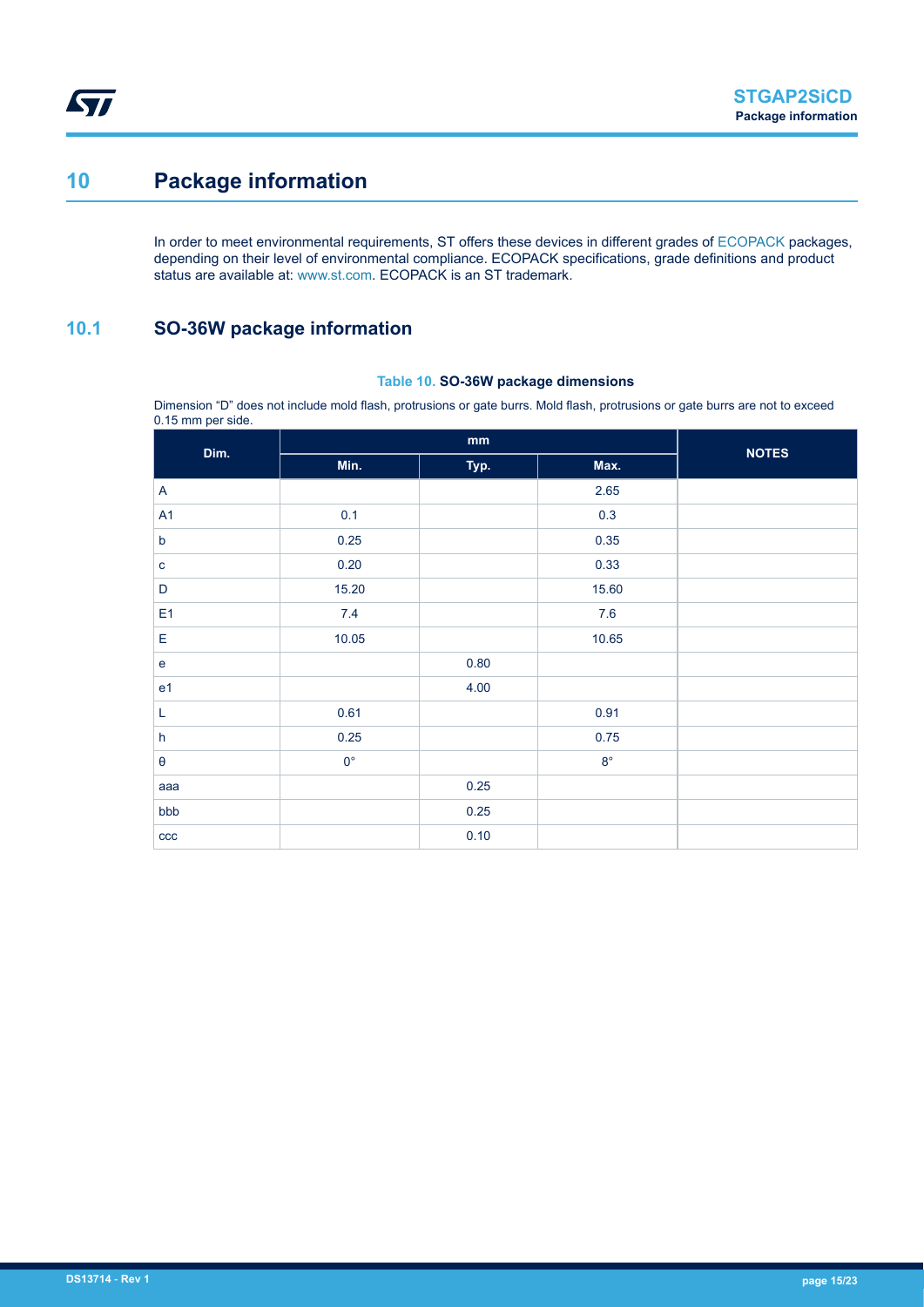

<span id="page-15-0"></span>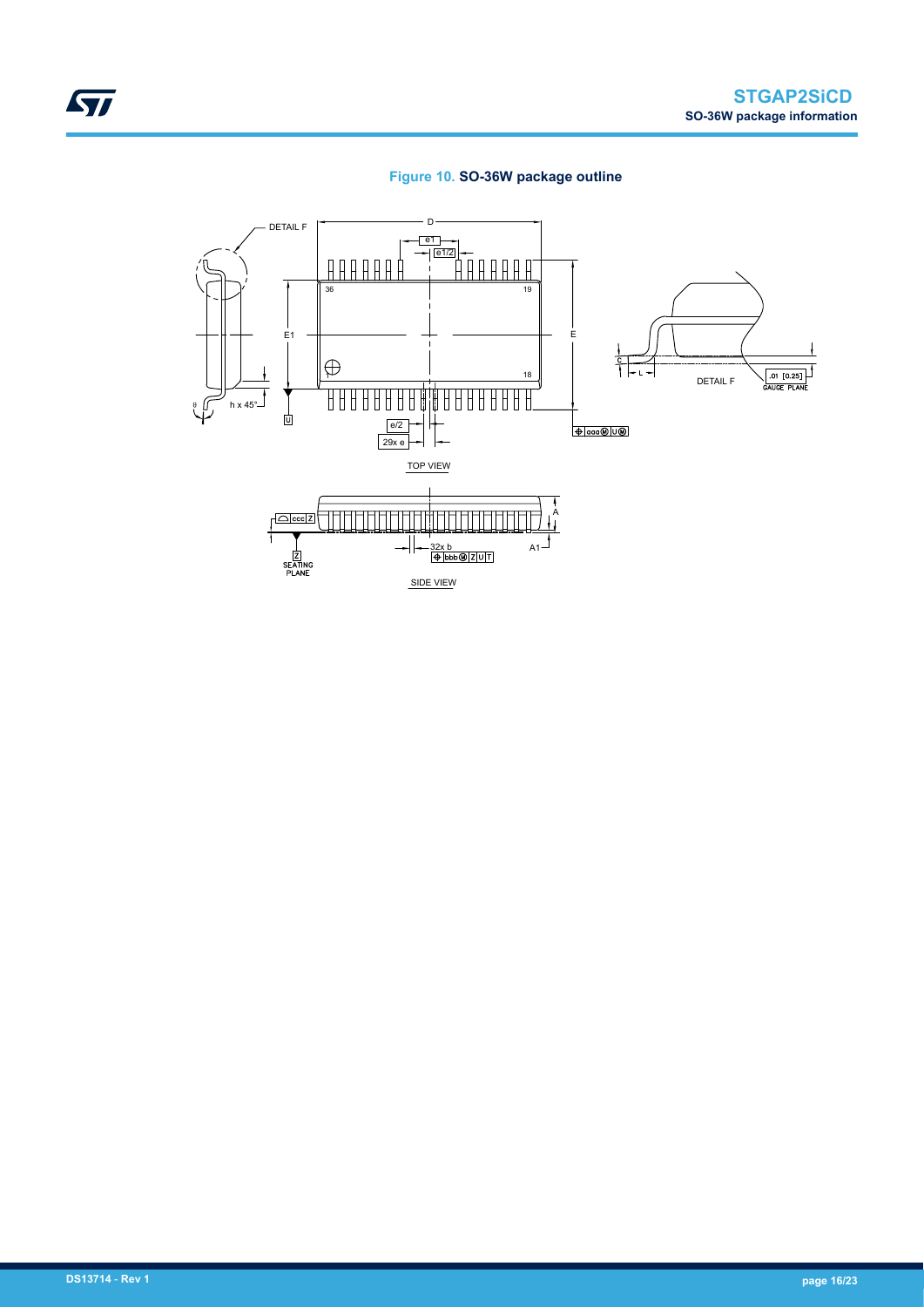## **11 Suggested land pattern**

<span id="page-16-0"></span>ST

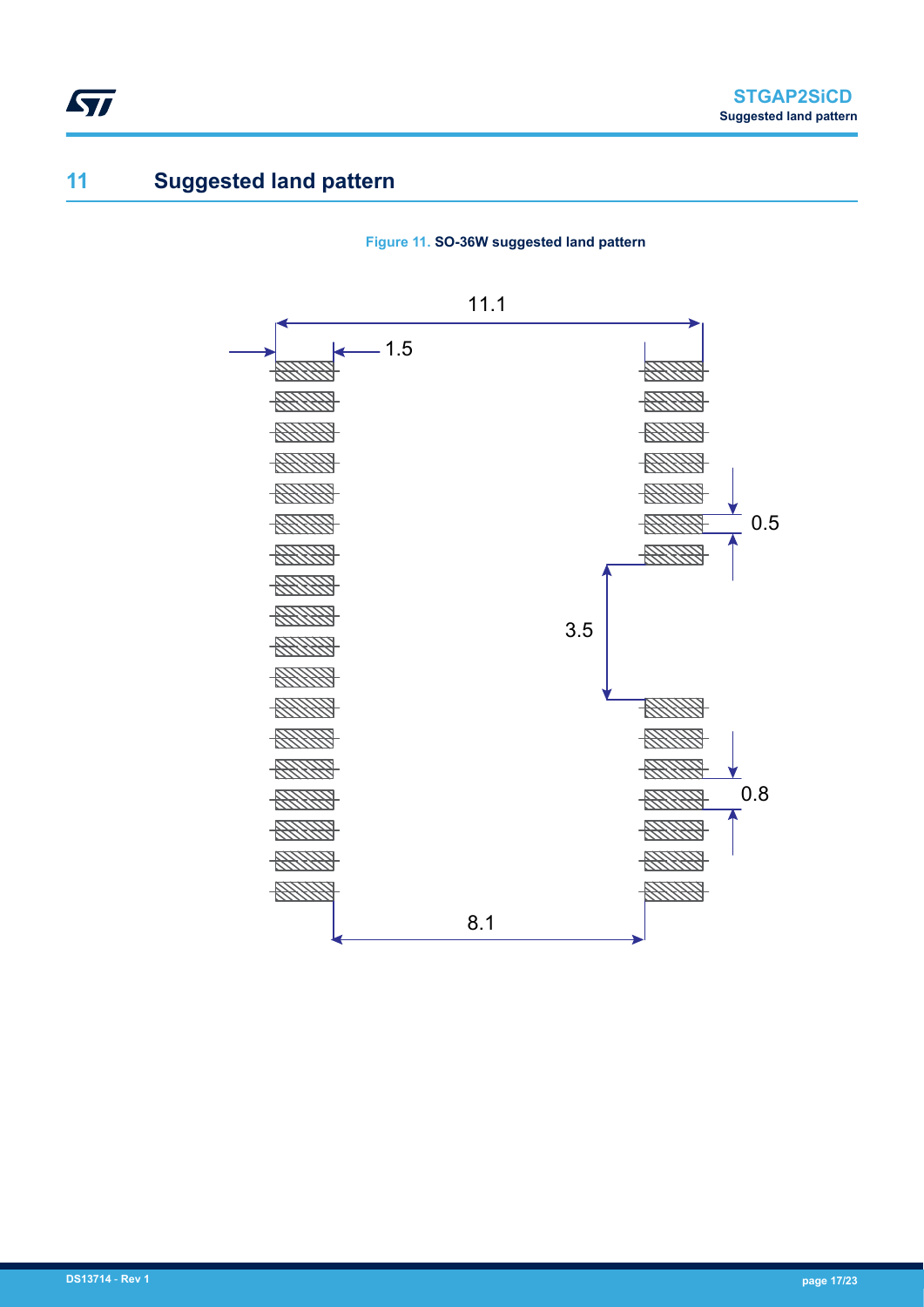# <span id="page-17-0"></span>**12 Ordering information**

| Order code          | <b>Output configuration</b>           | Package | Package marking     | Packaging     |
|---------------------|---------------------------------------|---------|---------------------|---------------|
| <b>STGAP2SICD</b>   | Separated outputs<br>and Miller CLAMP | SO-36W  | GAP2ID              | Tube          |
| <b>STGAP2SICDTR</b> | Separated outputs<br>and Miller CLAMP | SO-36W  | GAP <sub>2</sub> ID | Tape and Reel |

#### **Table 11. Device summary**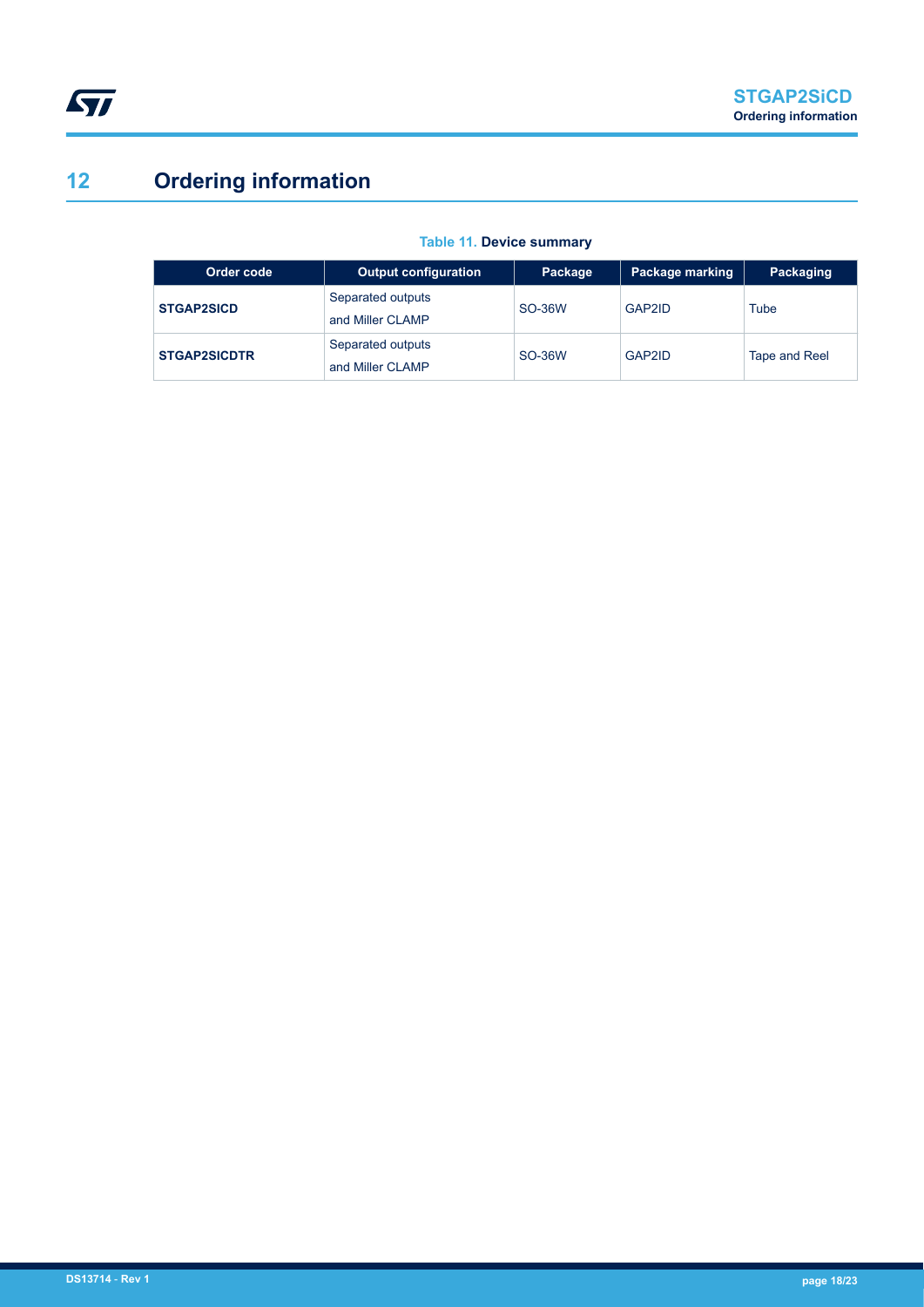## <span id="page-18-0"></span>**Revision history**

#### **Table 12. Document revision history**

| <b>Date</b> | <b>Version</b> | <b>Changes</b>   |
|-------------|----------------|------------------|
| 18-Oct-2021 |                | Initial release. |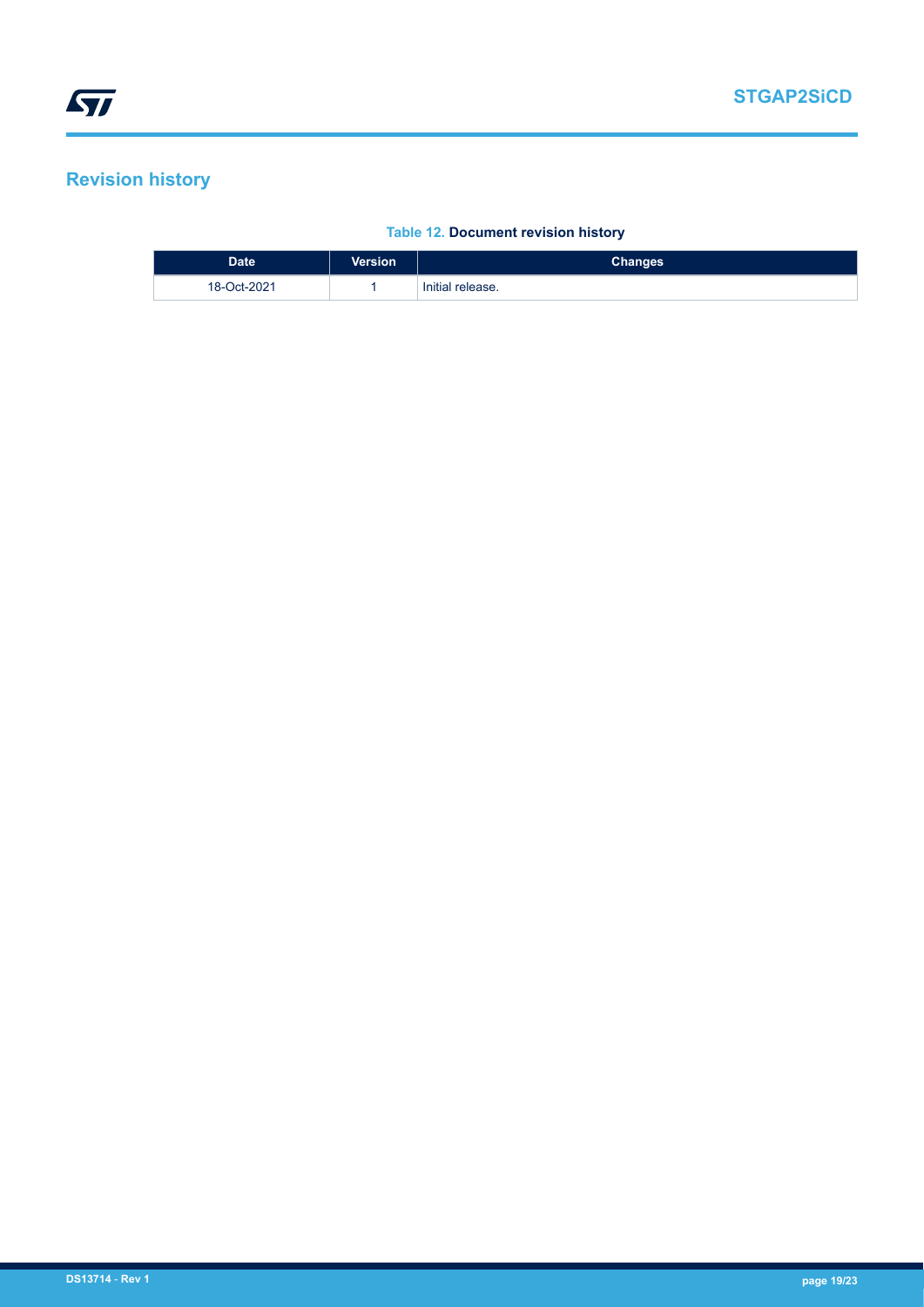## **Contents**

| $\overline{2}$<br>3<br>3.1<br>3.2<br>3.3<br>4<br>5<br>6<br>6.1<br>6.2<br>6.3<br>6.4<br>6.5<br>6.6<br>6.7<br>7<br>8<br>8.1<br>8.2<br>10<br>10.1<br>11<br>12 | 1 |  |
|------------------------------------------------------------------------------------------------------------------------------------------------------------|---|--|
|                                                                                                                                                            |   |  |
|                                                                                                                                                            |   |  |
|                                                                                                                                                            |   |  |
|                                                                                                                                                            |   |  |
|                                                                                                                                                            |   |  |
|                                                                                                                                                            |   |  |
|                                                                                                                                                            |   |  |
|                                                                                                                                                            |   |  |
|                                                                                                                                                            |   |  |
|                                                                                                                                                            |   |  |
|                                                                                                                                                            |   |  |
|                                                                                                                                                            |   |  |
|                                                                                                                                                            |   |  |
|                                                                                                                                                            |   |  |
|                                                                                                                                                            |   |  |
|                                                                                                                                                            |   |  |
|                                                                                                                                                            |   |  |
|                                                                                                                                                            |   |  |
|                                                                                                                                                            |   |  |
|                                                                                                                                                            |   |  |
|                                                                                                                                                            |   |  |
|                                                                                                                                                            |   |  |
|                                                                                                                                                            |   |  |
|                                                                                                                                                            |   |  |
|                                                                                                                                                            |   |  |
|                                                                                                                                                            |   |  |
|                                                                                                                                                            |   |  |
|                                                                                                                                                            |   |  |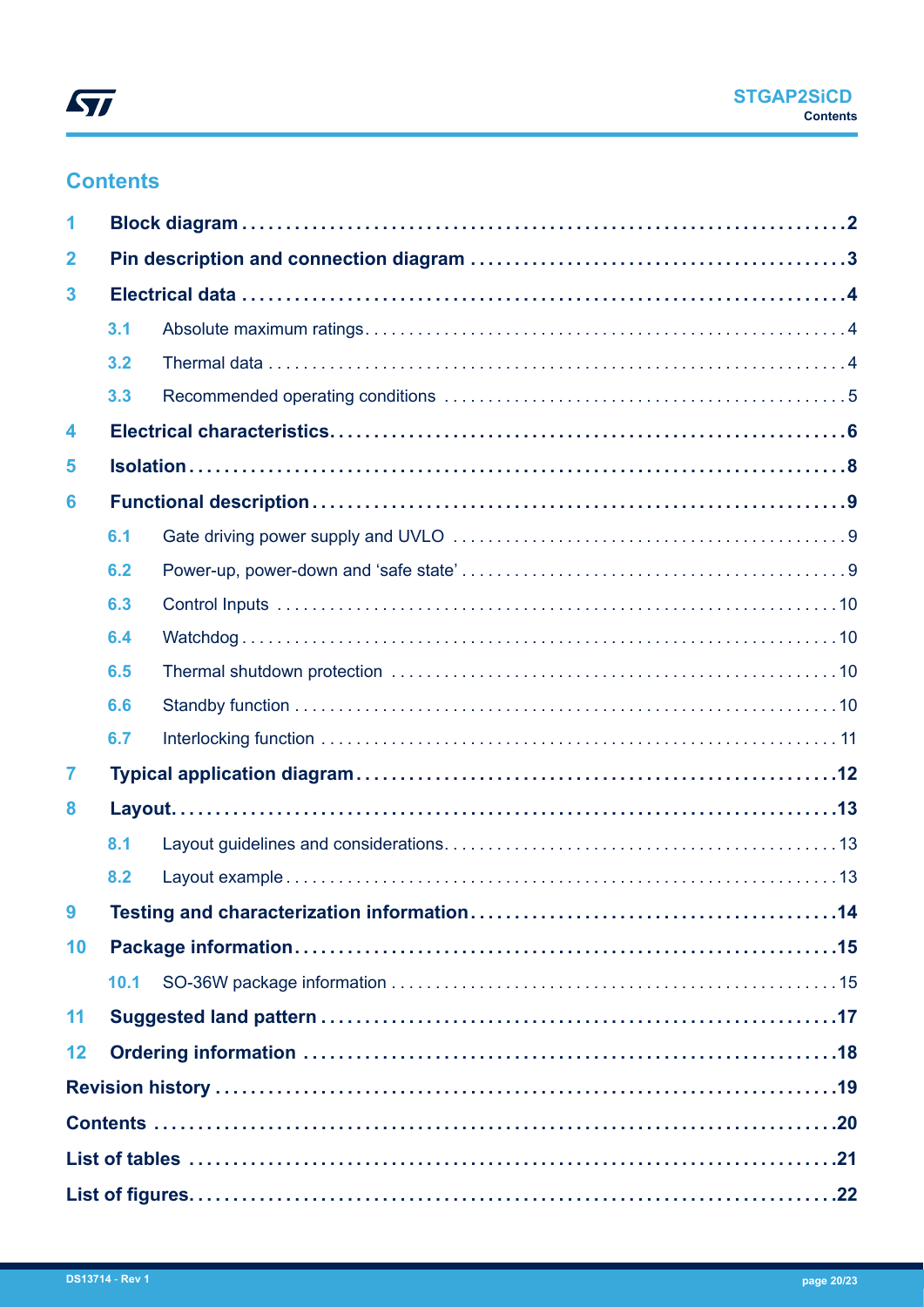## <span id="page-20-0"></span>**List of tables**

| Table 1.  |  |
|-----------|--|
| Table 2.  |  |
| Table 3.  |  |
| Table 4.  |  |
| Table 5.  |  |
| Table 6.  |  |
| Table 7.  |  |
| Table 8.  |  |
| Table 9.  |  |
| Table 10. |  |
| Table 11. |  |
|           |  |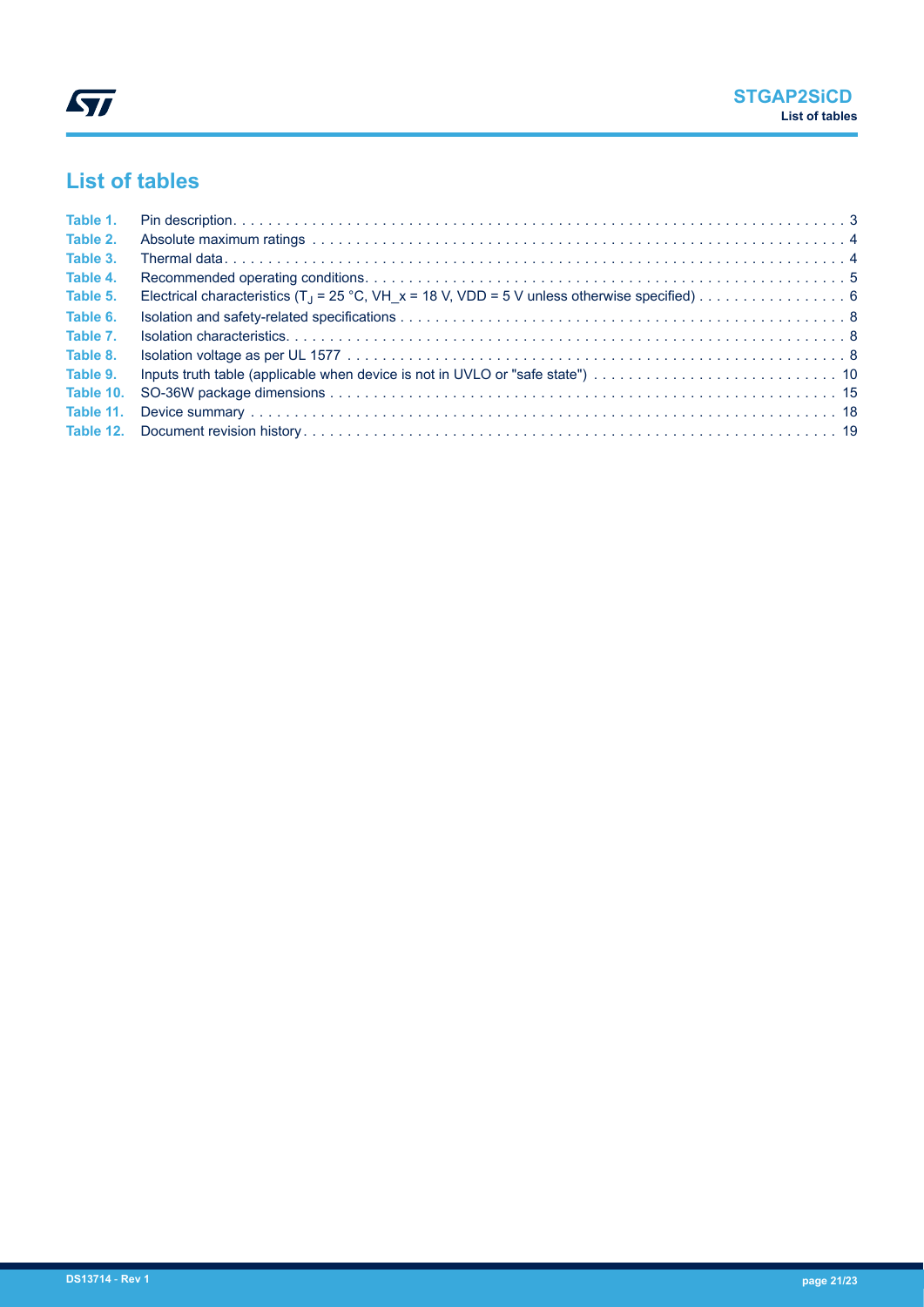# <span id="page-21-0"></span>**List of figures**

| Figure 1.  |  |
|------------|--|
| Figure 2.  |  |
| Figure 3.  |  |
| Figure 4.  |  |
| Figure 5.  |  |
| Figure 6.  |  |
| Figure 7.  |  |
| Figure 8.  |  |
| Figure 9.  |  |
| Figure 10. |  |
| Figure 11. |  |